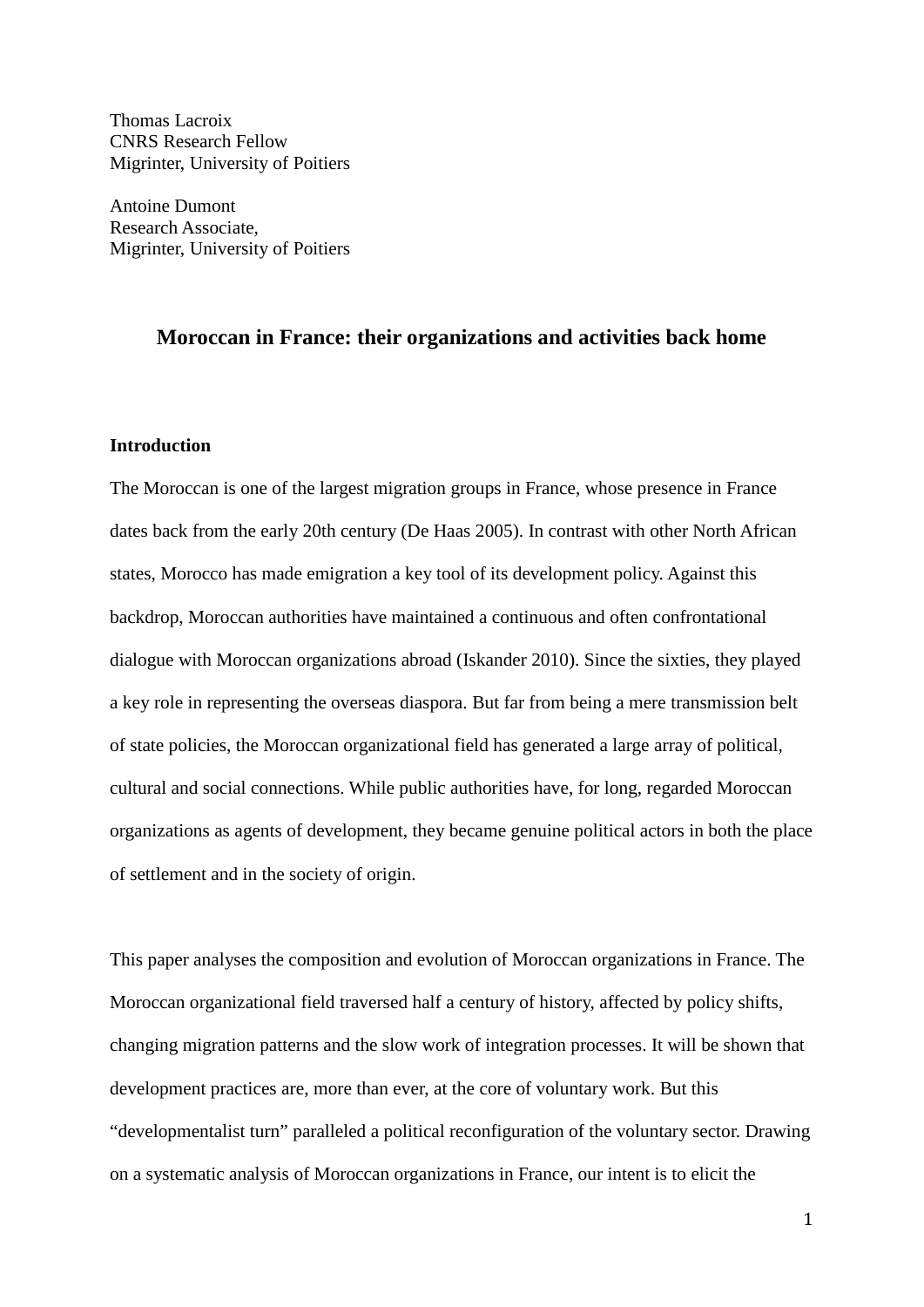relations that may exist between seemingly apolitical philanthropic endeavors and political trends.

This paper is based on a quantitative and qualitative study. In France, the creation and functioning of associations is regulated by the so-called "law 1901". The right to create an association has been opened to non-nationals in 1981. The administrative creation procedure entails that status and list of trustees are to be registered to the administration and are subsequently published in the *Journal Officiel*. This document is accessible online for all the associations created since  $1996<sup>1</sup>$  $1996<sup>1</sup>$ . The inventory of Moroccan organizations in France has been marshaled by combing the online *Journal Officiel*. For each association, information on the type of activities, contact details and a short description of the objectives are given. The data have been updated through Internet search. The database compiled includes 1605 organizations and provides data about the type organization the year of creation, the place and nature of activities. In addition an online/telephone survey of 28 organizations provides additional information about the activities of the organizations, their partnerships in France and abroad and the socio-economic profiles of members. Finally, the collection of quantitative information has been complemented by face-to-face interviews with leaders of the main organizations.

The paper presents the Moroccan organizations in France, their evolution since the independence of Morocco, their activities and cross border commitments. In the second section of this paper, the light is shed on the development practices of migrant organizations. The surge of development practices occurred in the context of the Democratization of the Moroccan regime. It was conducive to a growing claim for a political voice of the Diaspora in the Moroccan political system. This process is analyzed in the third part of this chapter.

<span id="page-1-0"></span>I 1 http://www.journal-officiel.gouv.fr/association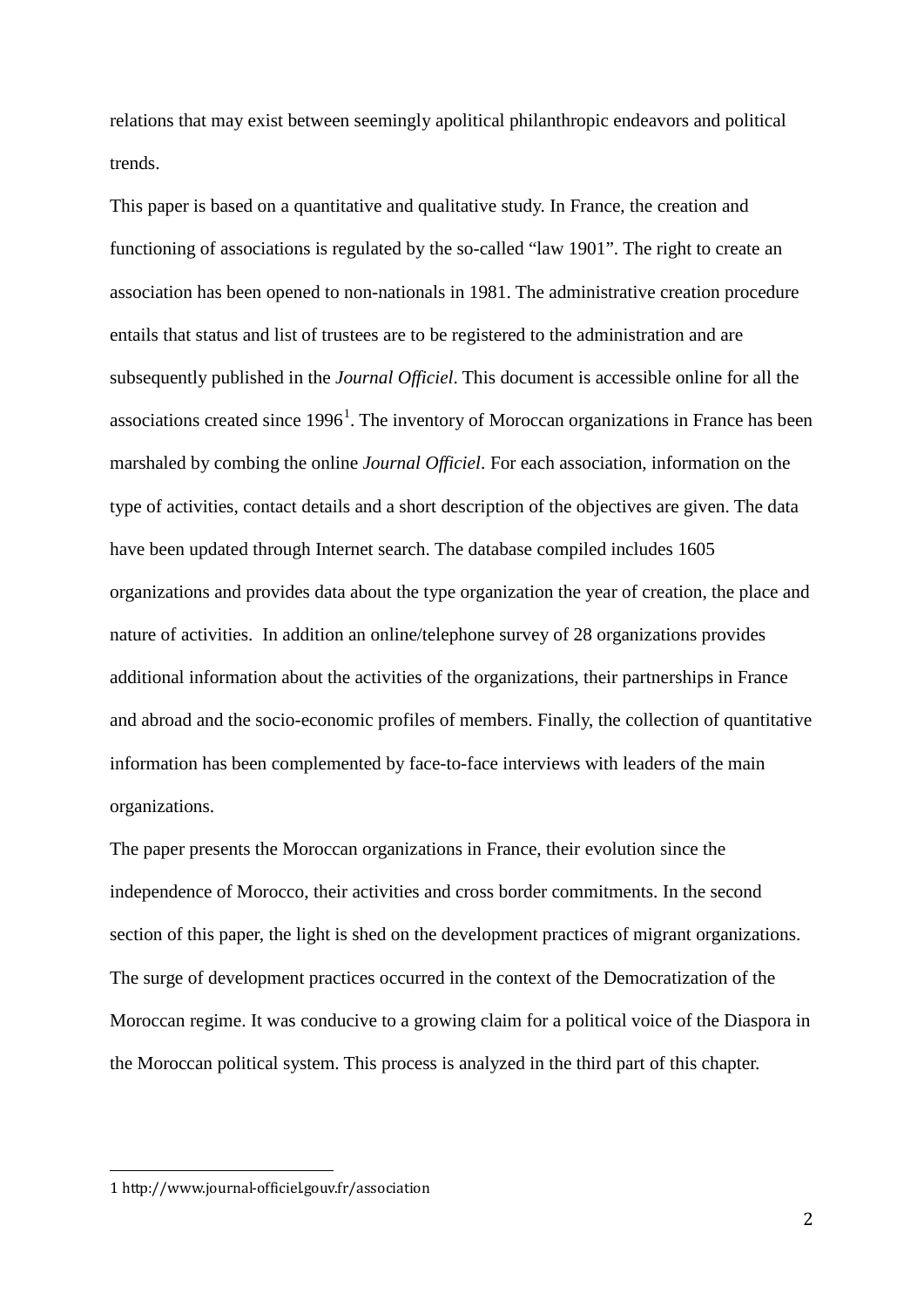#### **1. Types and activities of Moroccan organizations in France**

*1.1. The political and socio-cultural associations of Moroccans in France* The origins of the Moroccan organizational field are to be found in the context of the independence of the country. In the sixties and seventies, the repression of the leftist opposition in Morocco led to the exile of a large number of political activists, mostly in France, but also in Spain, Belgium, Germany or the Netherlands. In 1962, various political strands coalesced into the *Association des Marocains en France*. The primary purpose of this organization was to support the left-wing political parties in Morocco. But the heavy repression during what is now called "the years of lead" forsake any effective support (Rollinde 2002). At the same time, the problems faced by labor immigrants in the arrival setting provided a new field of involvement to leftist activists. In 1982, a factional conflict led to a split and the subsequent creation of the Association des Travailleurs Marocains de France (ATMF). Throughout the eighties, the ATMF was at the forefront of industrial actions involving North African workers (Daoud 2002). Its involvement at the local level led the association to widen its target groups and membership basis to the other North African groups. In 2001, it acknowledged this shift by replacing the term "Marocain" (Moroccan) by "Maghrebin" (North African) in its name ("Association des Travailleurs Maghrébins de France").

In order to combat the growing influence of leftist activists among immigrants in France and Europe, the Moroccan authorities put in place a network of associations under the aegis of the consulate. The first so-called « Amicales des Travailleurs et Commerçants Marocains » were created in 1973 in the Parisian area. The competition between pro and contra of the Moroccan regime degenerated into a spiral of violence. Activists identified by consular authorities were arrested on their return to Morocco.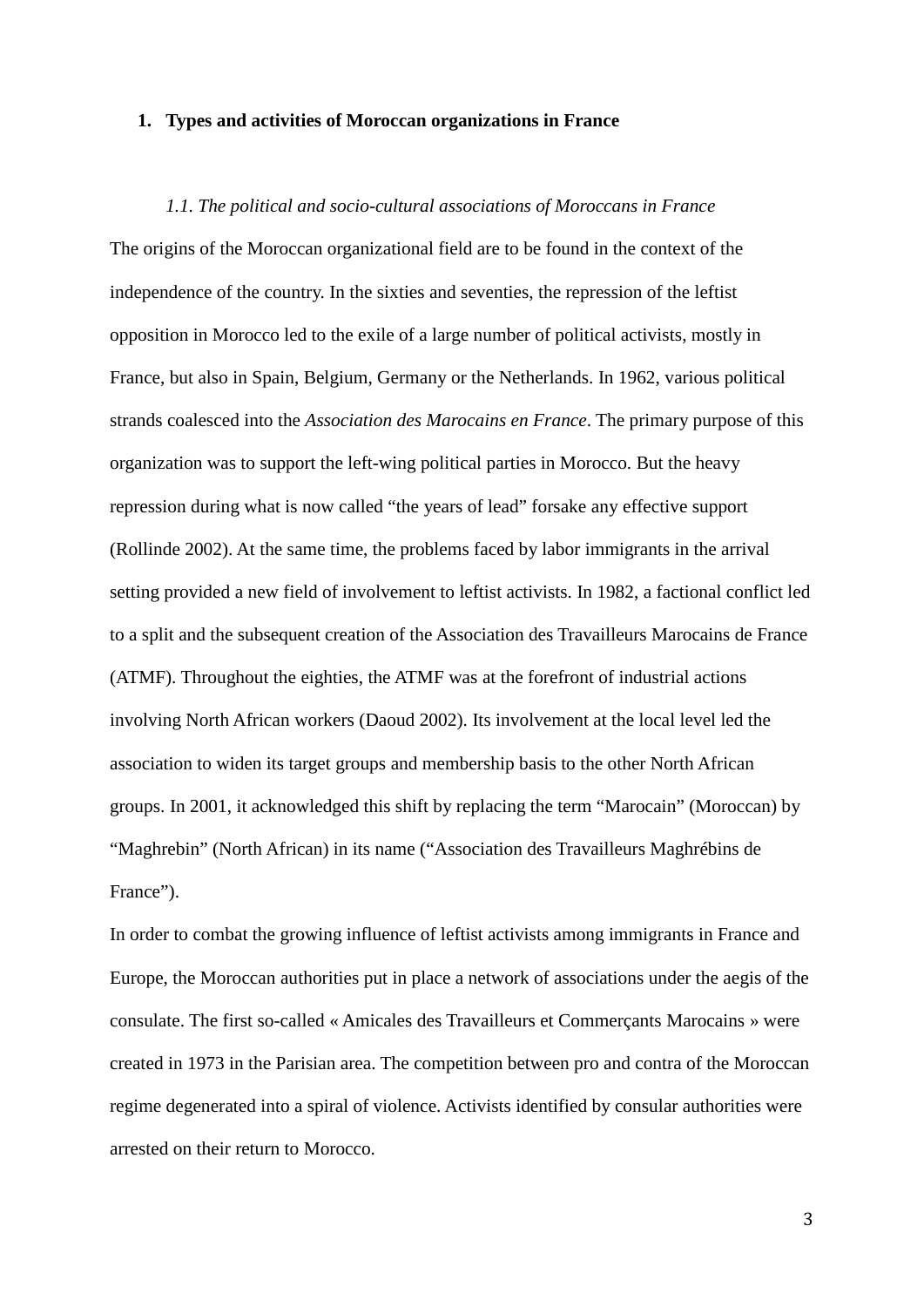The AMF, ATMF, the Amicales and their respective network of branches in France have been the main service providers to the community. The database includes 49 Amicales, 16 Associations des Travailleurs Marocains de France, and 3 Associations des Marocains en France. These associations have animated the socio-cultural life through the organizations of festivals, Independence Day Celebrations, parties and religious gatherings. They also provided support with regard to the issues immigrant could face in their daily life, either on their place of work, with their relations with administration, landlords, etc. The Amicales acted as mediators between immigrants and the consulates, facilitated administrative procedures such as passport renewal…

In those times, community life was heavily influenced by the origin country (Catani  $\&$ Palidda 1987: 29). This climate of surveillance restricted the development of an autonomous organizational field. Very few other associations were created during the eighties. Hometown groups, produced by the chain migration of the 1960s, existed under the form of informal networks, sometimes mobilized around collective endeavors such as the digging of a well, or the building of mosque since the sixties (Lacroix 2005). A social movement emerged around the claims of the children of immigrants born in France for a new social contract, the socalled "mouvement beur". But this remained disconnected from the activism of their parents, with little or no interest for the origin country. The memory of political rivalries still marks, until today, the Moroccan organizational field. It partly explains the limited number of officially declared political organizations which have been created in the nineties. Only 13 of the listed organizations are labeled as "political". Among the latter, a third support (or oppose) the Moroccan policy in Western Sahara, a third deal with the democratization process in Morocco, and the rest are branches of political parties (Istiqlal, Parti Socialiste Unifié). The overtly declared "political organizations" are therefore those who focus on homeland issues. Another factor explaining the low number of such organizations is the French republican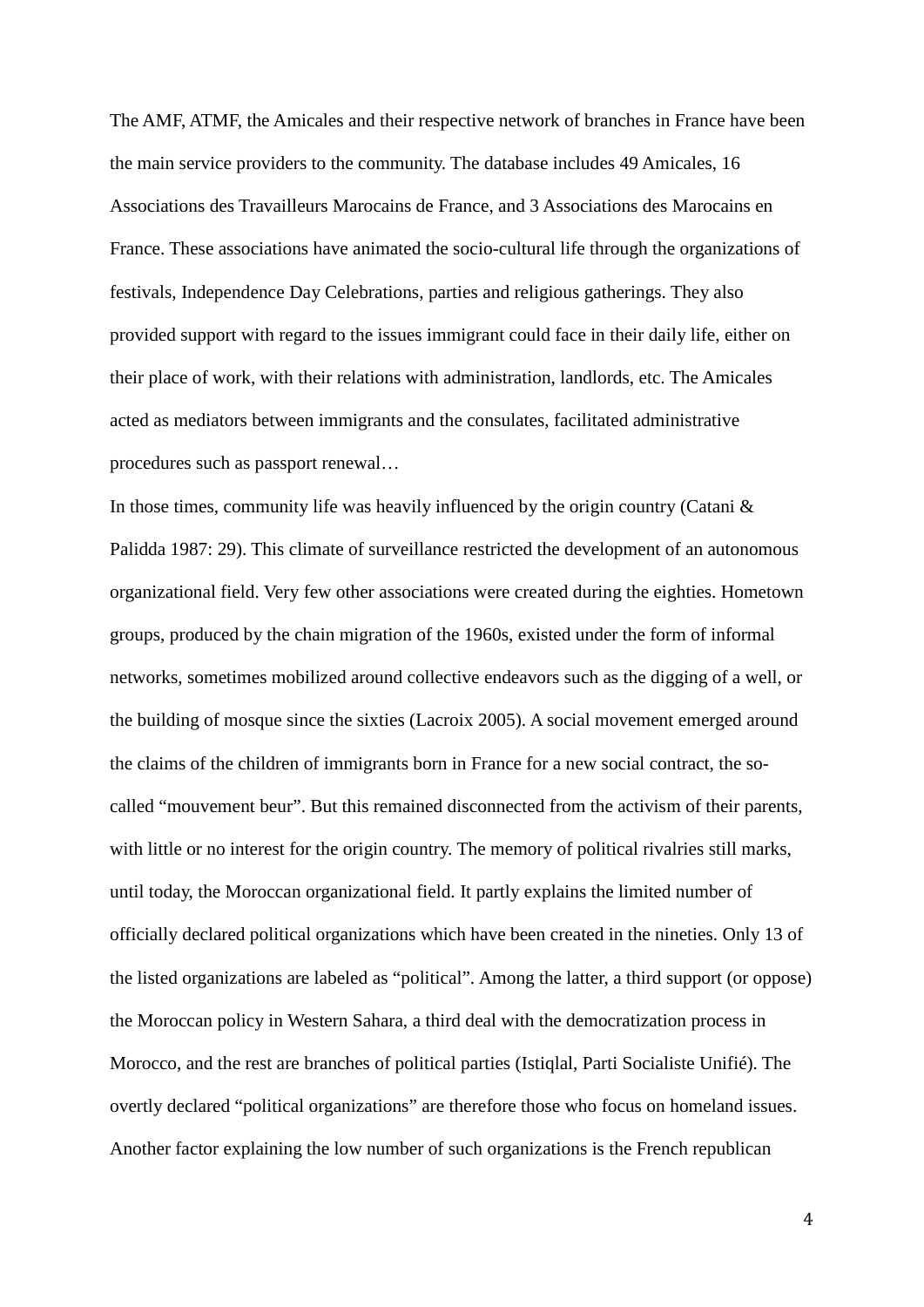model that condemns the expression of community interests in the public sphere. Associations taking in charge the political interests of the diaspora present themselves as "civic" or even "socio-cultural" organizations.



Since the mid-nineties, 236 civic and 352 socio-cultural associations were created, second only to development organizations in number of creation. Their primary target is the local population. Socio-cultural organizations provide a space for the community life. They consolidate solidarity networks and foster local integration. For example, "Karavan" (Toulouse), seeks to promote cultural and artistic activities of youngsters with the aim to favor their professional integration. Other socio-cultural associations organize inter-cultural events to encourage interactions between Moroccan and non Moroccan populations. Civic organizations are meant to defend the rights of the Moroccan population. Their activities range from the organization of socio-cultural exhibitions to the provision of welfare services to their members and they sometimes border to political engagement. The Association de la Tribue Sahraouie is an organization which aims to defend the interests of the Sahraouian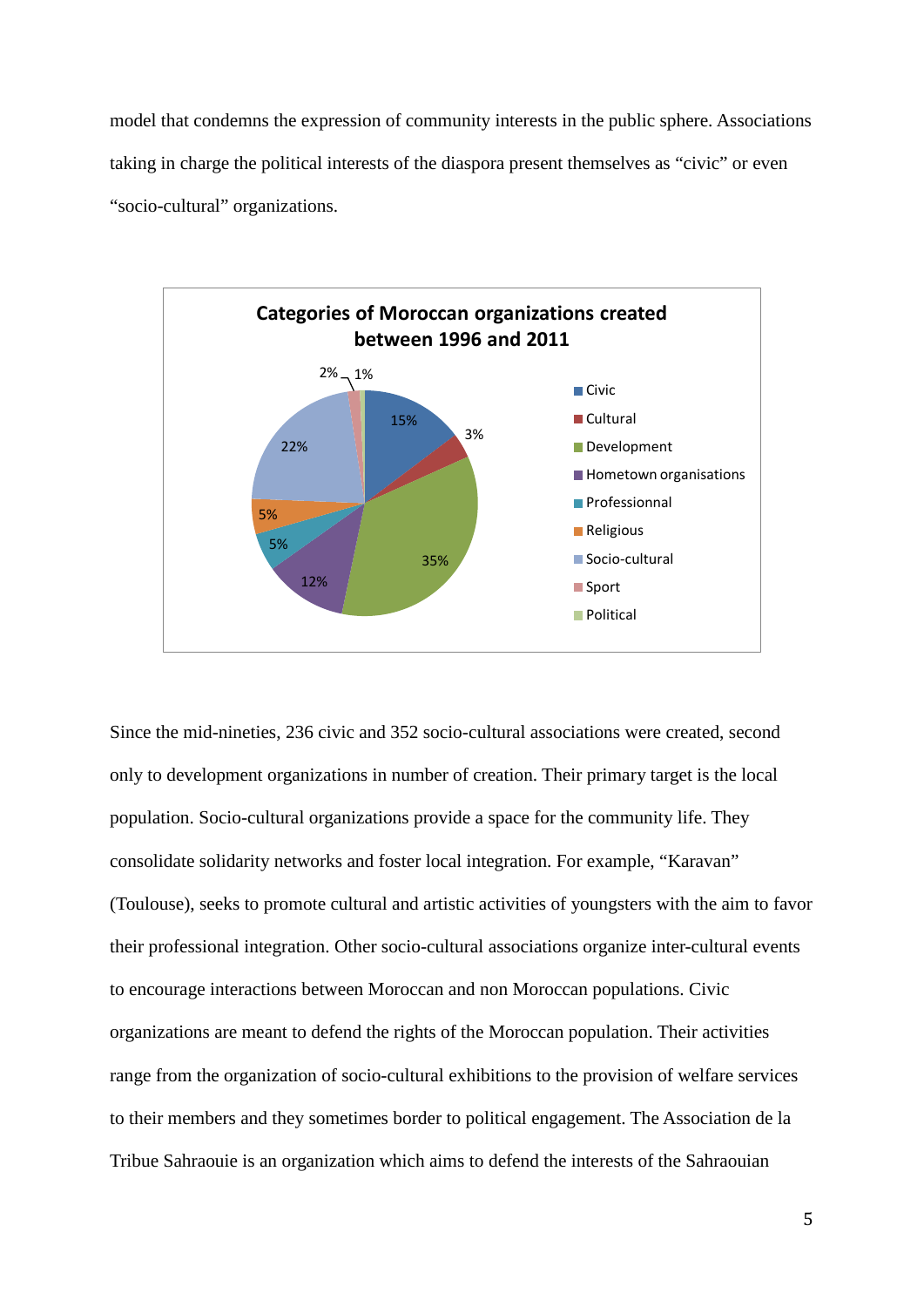community in France. But the charity also organizes cultural exhibition on the Sahraouian culture and conferences on the so-called "Moroccan Sahara". Other civic associations do not represent the vested interests of a specific group, but seek to promote the political, cultural or professional integration of the Moroccan population at large. They accompany and provide guidance to people with regard to their administrative procedures, organization after-school classes and Arabic language courses, provide support in case of economic hardship, orient people who wish to invest in France or Morocco... In fact, civic organizations do not form a homogeneous category, but fill a void between socio-cultural (and a-political) associations devoted to local groups of people and political organizations that deal with homeland issues.

#### *1.2. Development and hometown organizations*



The recent evolution of the Moroccan organizational field in France is marked by the sheer increase of development and hometown organizations (HTOs). One association registered since 1996 out of three is a development organization; one out of two if one takes hometown organizations into account. Both types are committed to homeland development. Hometown groups registered associations in order to carry out infrastructure and other development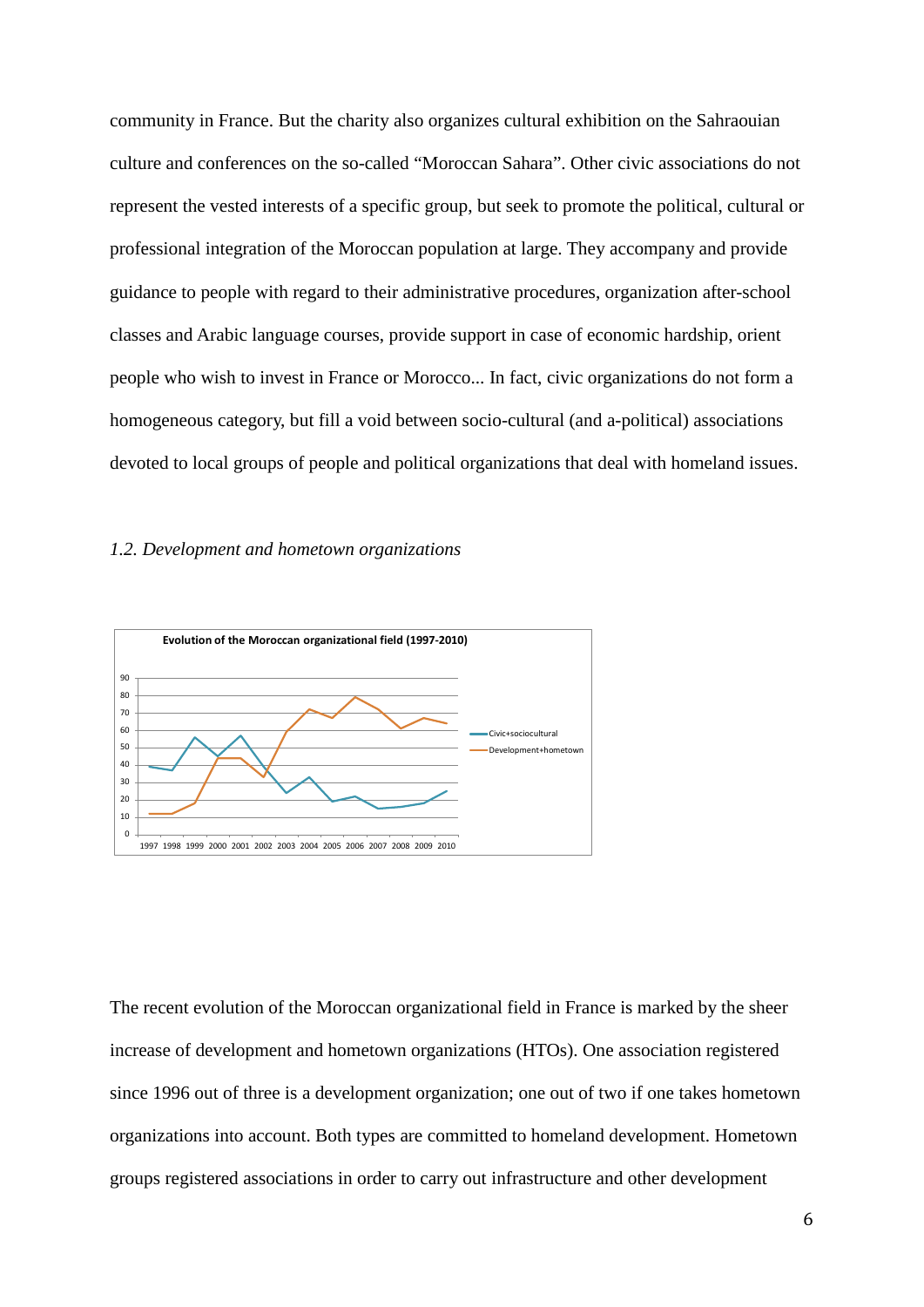projects for the benefit of their place of origin. HTOs are to be found in a wide array of immigrant groups in the world (Moya 2005). They have been extensively studied in the context of the Mexican immigration to the USA (Smith 2006; Zabin & Radaban 1998), or the Malian immigration to France (Daum 1998; Gonin 1997; Quiminal 1991). They were initially created to ease the coming and settlement of village fellows in the host setting. HTOs lost their "raison d'être" with the drying out of chain migration and the integration of their members. But, in the nineties and two-thousands, they found in development actions a new form of involvement (Lacroix 2010). One can distinguish three broad categories of projects: infrastructure projects first (building of roads, water systems, health centers, electrification, schools…); social and cultural project then (alphabetization courses, nurseries, cultural festivals…); and, finally, economic projects (creation of economic cooperatives, tapestry, agriculture projects…). The latter category, demanding high level technical skills and infringing upon private interests of individuals, are very rare among HTOs. As will be shown in the second part of this chapter, this "developmentalist turn" has been supported by a growing number of migration and development schemes implemented by French and Moroccan authorities. The majority of hometown groups come from Berber areas where traditional community structures and a sense of cultural distinctiveness remain more vivid than in other parts of Morocco. The database includes 191 organizations, a figure slightly inferior to the previous personal estimate of 250 organizations based on the number of projects carried out by federative organizations (Lacroix 2009). This discrepancy is consistent with the fact that a large proportion of hometown groups have not registered their association.

"Attacharouk" illustrates the work of hometown organizations in the domain of development. The HTO has been formally registered in 1998. Their role was initially to coordinate the participation of expatriate villagers in the funding of a water system for houses. The project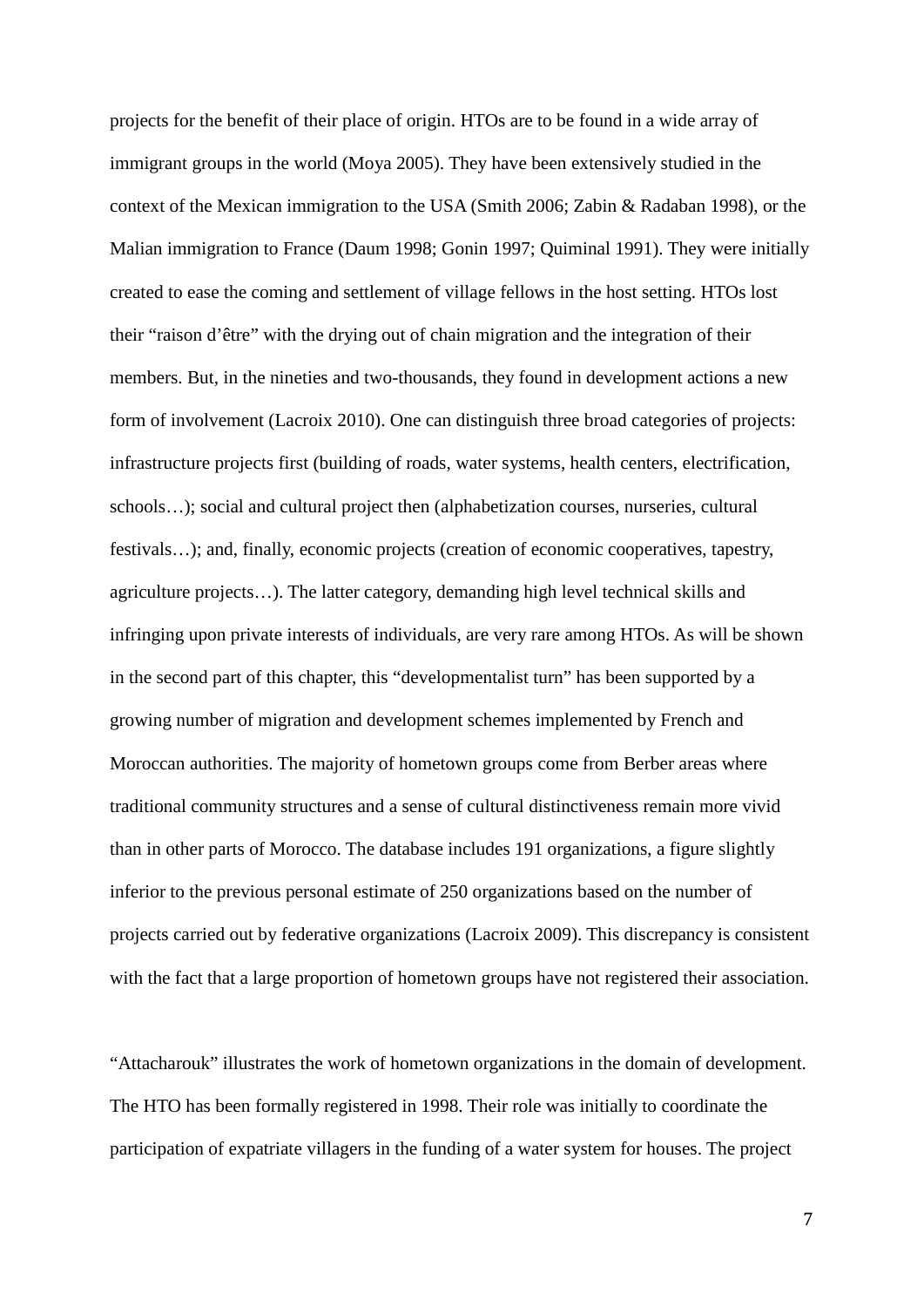itself was an initiative of the UNESCO. In the years that followed, they electrified the village in the framework of a cofounding program of the Moroccan Office National d'Electricité. In 2003, they built up a public library with the financial support of the French Foreign Ministry (Programme Coopération Maroc) and the technical support of another migrant organization, Immigration Développement Démocratie.

In contrast with hometown organizations, the other migrant NGOs do not necessarily work in the place of origin of their members. The scope of their engagement is either regional or national. The projects cover a wide range of domains: humanitarian interventions, health and childhood/education are, by far, the main sectors targeted by the associations, then come infrastructure projects, economic cooperation, preservation of the Moroccan culture and architecture, etc. >Migrant NGOs can also be distinguished in accordance with their method of work. Some carry out development projects out of any organizational framework; some seek to foster social cooperation through a twining between French and Moroccan cities (Anjou-Atlas in Angers, Val-agglo-initiatives in Valenciennes, les amis de Taza in Athis-Mons); some support (or are overseas branches of) Moroccan associations, hospitals or orphanages (Toit au Maroc in Tours, Association pour le développement de la Fondation Norsys in Lille); some create platforms of exchanges between actors in France and Morocco (Solidarité Culture et Développement Nord-Sud in Clichy).

The majority of them work in the main emigration areas of the country: the Anti and High Atlas (Ouarzazate, Essaouira, Tiznit, Agadir...), which are the traditional areas of departure to France, and then Fes and the Middle-Atlas (Tadla-Azilal, Beni Mellal), the North (Rif) and the Sahara region.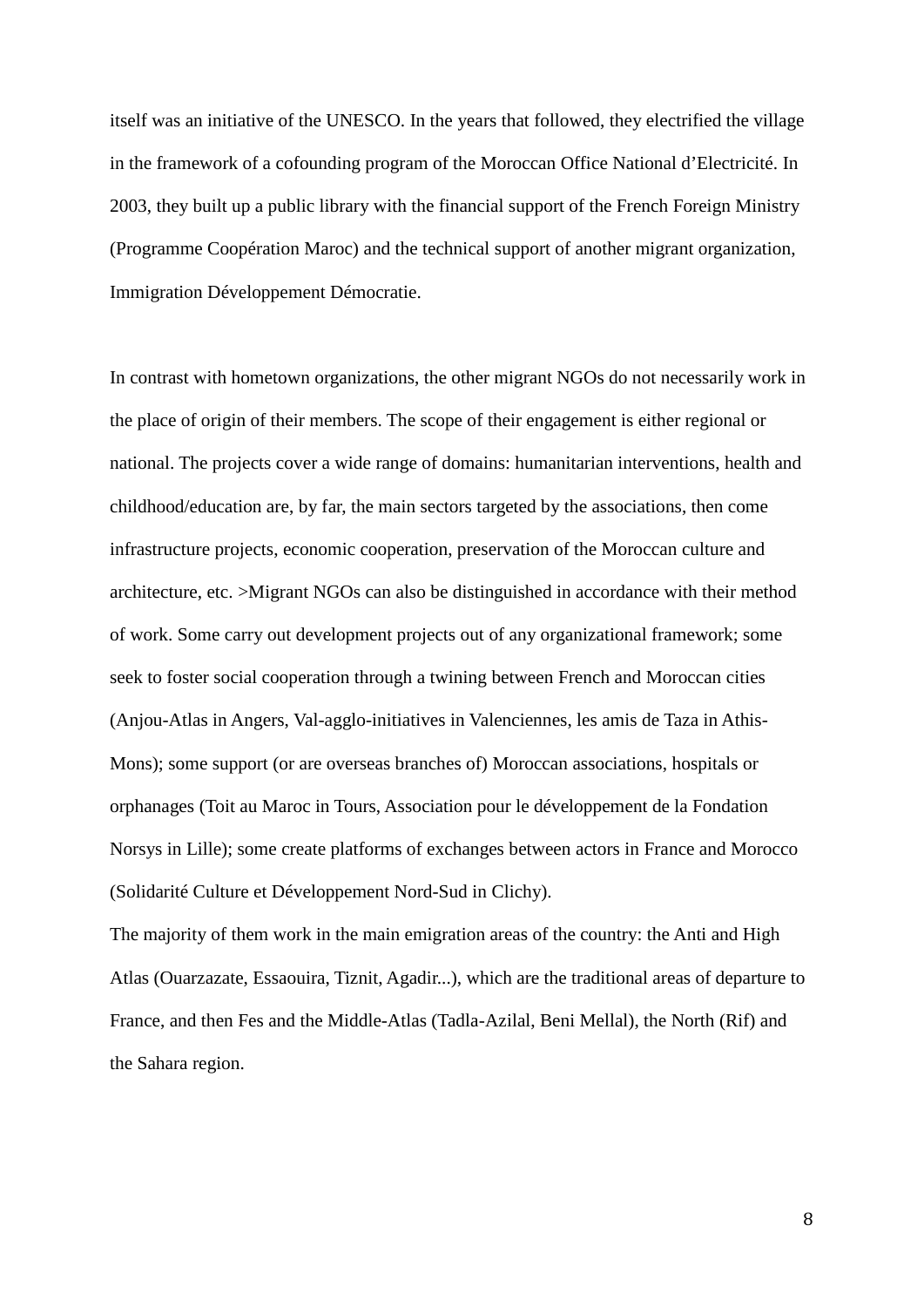Transnational development can be regarded as the dynamic which has supported the renewal of the Moroccan organizational field in the nineties. If one cumulates all the organizations that declare partaking in development activities, one finds 835 associations, representing 52% of the total number of associations created since the mid-nineties<sup>[2](#page-8-0)</sup>. HTOs and migrant NGOs are at the forefront of this dynamic. But this also concerns a large number of associations that primarily target the local community, but that dedicate a part of their resources to occasional humanitarian or development initiatives. This is the case of Asshab (Tours), created in 2008 with a view to facilitate the insertion of youngsters in the local political and economic life. Asshab recently participated in a university twining operation between the University of Tours and the one of Rabat. They also partook in the creation of a project of commercialization of aromatic herbs cultivated in Morocco. These associations seek to combine their local and transnational objectives: their activities in Morocco support the local integration of North African youngsters in Tours.

# **2. Profile of leaders and the role of integration in volunteer activities**

### *2.1. Two portraits of community leaders*

Two portraits of community leaders introduce this section on the Moroccan organizations in France. Kamel and Mohamed both epitomize two archetypical profiles of activists navigating in the different spheres of the organizational field, between the local and the transnational, between development and politics, between hometown networks and cosmopolite federations.

Kamel participates in associations' activities since his adolescence. The film-club of his hometown, managed by a leftist association, is a rally point for him and his friends. In the

<span id="page-8-0"></span><sup>&</sup>lt;sup>2</sup> This figure includes organizations which declare having partaken in activities in the domain of development, humanitarian aid, childhood and education, health and economic cooperation.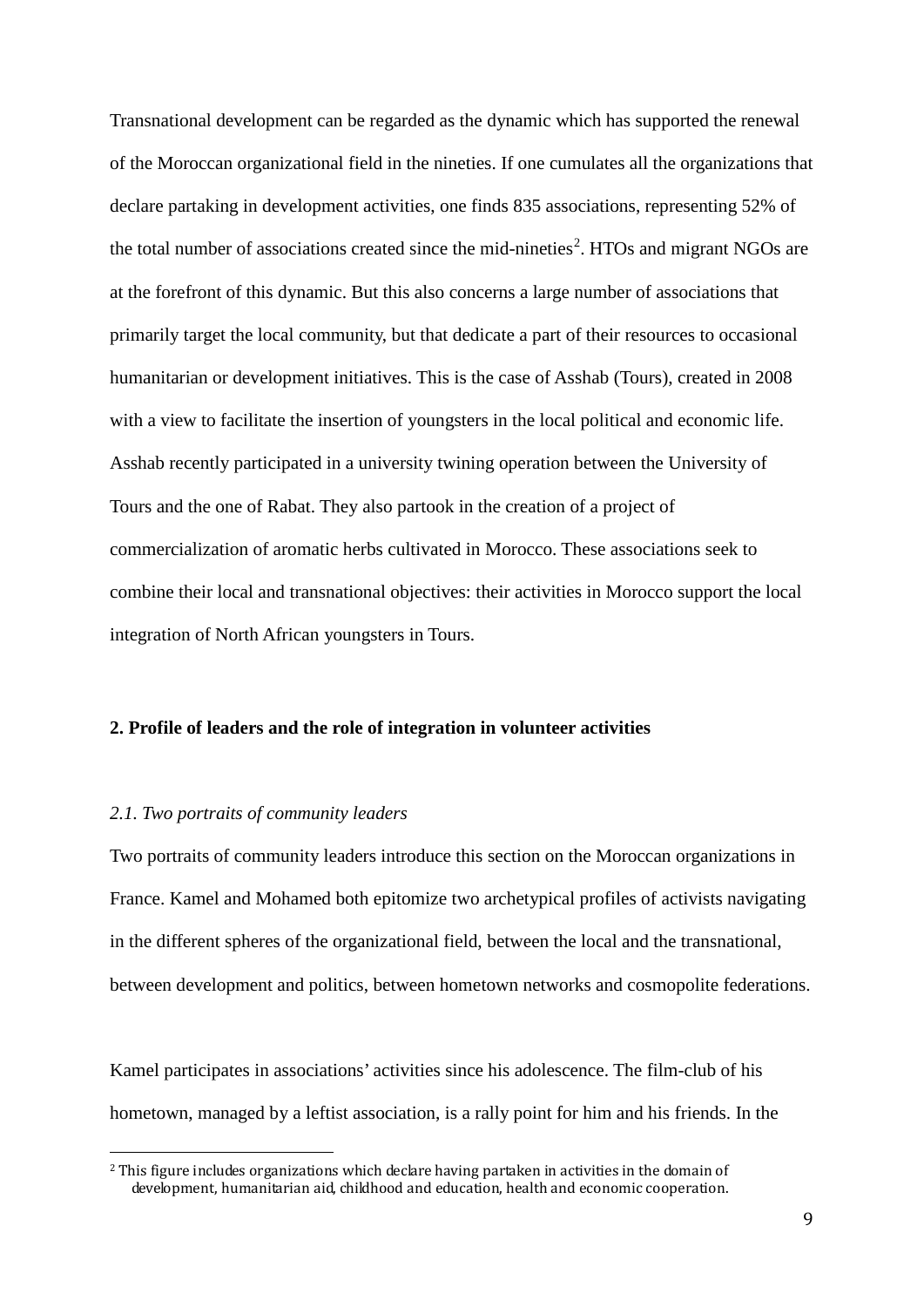eighties, it was a central place of the local cultural and political life. In 1984, after his baccalaureate, he decides to enroll in a French university. He is received by the University of Rouen. There, he became an active [m](#page-9-0)ember of the local branch of the UNEM (Union Nationale des Etudiants Marocains3). After two years, he left Rouen to go to Paris where he lived upon small jobs and a stipend sent by his father. In parallel, he received training in computer engineering and got married in 1990.

It is not until 1994 that he got back to voluntary work. He joined the hometown organization of his place of origin. They organize once a year a party to collect funding for the benefit of deprived children. Among other things, they shipped computers to a school and furnished a dialysis centre. They collaborated with the UNDP (United Nations Development Program) and the municipality of St Denis to set up a sanitation system. In 2003, the hometown organization joined a federation of migrant NGOs, Immigration, Développement, Démocratie (IDD).

In 2004, Kamel decides to put aside in participation in hometown development activities and joins a political organization, the Conseil National des Marocains de France (CNMF). The organization was created to claim for a Parliamentary representation of overseas Moroccans in Rabat. In parallel, he is still an active member of the leftist circles of St Denis. For example, he volunteered to take care of the Internet website of the World Social Forum which took place in St Denis in 2003.

Finally, in 2010; he founded his own association "Transferts et Compétences", which aims to ease the circulation of skilled workers between France and Morocco. The association functions as a platform of contacts between French and Moroccan businesses on the one hand and Moroccan skilled workers on the other.

<span id="page-9-0"></span><sup>&</sup>lt;sup>3</sup> The UNEM is the main Moroccan student union. It had, until the nineties, chapters in all the main French universities.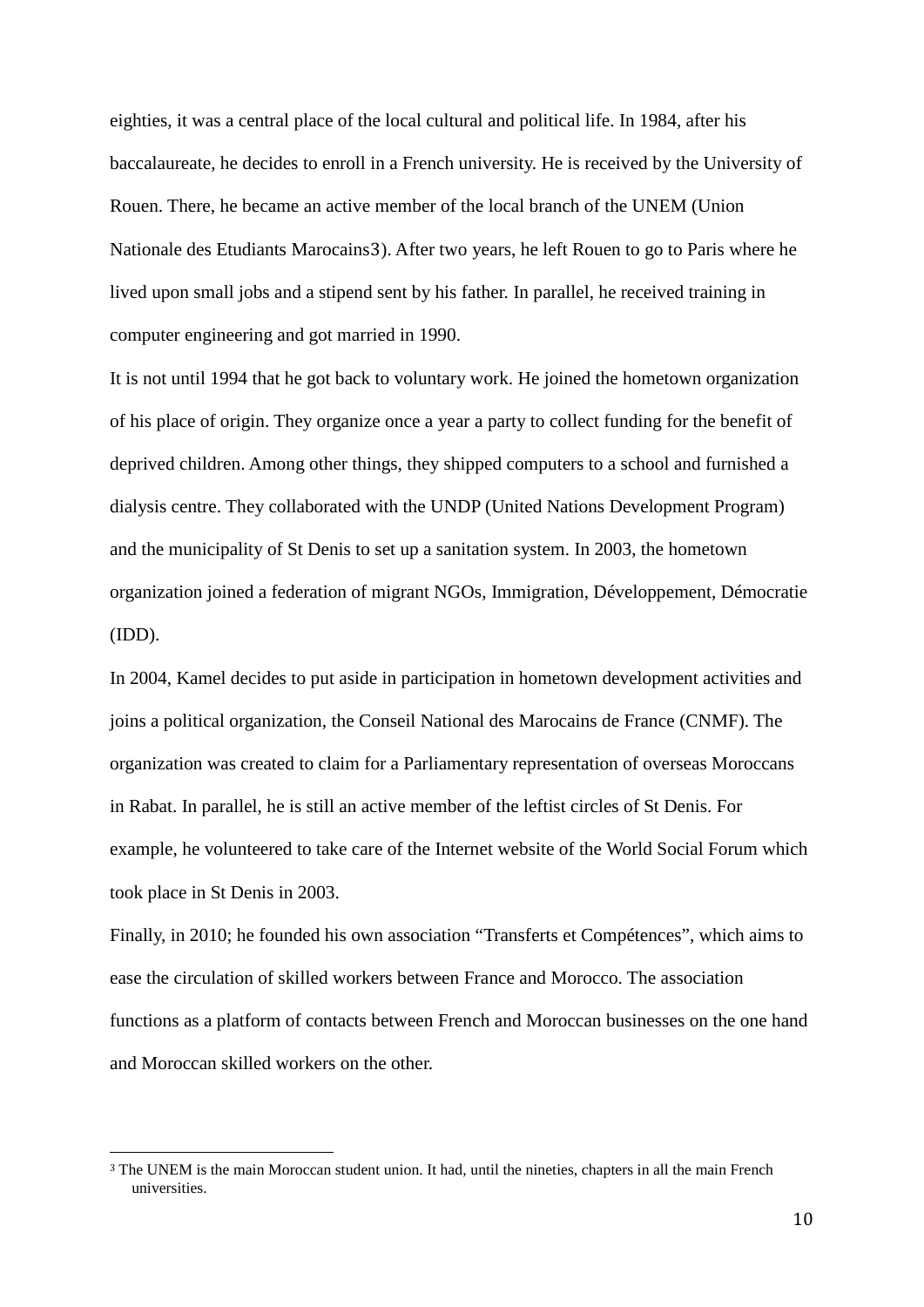Mohamed was born in 1945 in Tamanart, province of Tata. He left his hometown at the age of 14 to work in Fqih Ben Salah, in the grocery of a relative. In 1965, he migrated to Gennevilliers, a notorious "Moroccan" suburb in the West of Paris. Like his relatives living in Paris, he became a worker in the car industry. He discovered political and unionist engagement during the demonstrations of May 68. He enrolled in the CGT (Confédération Générale du Travail) and joined the AMF (Association des Marocains en France). During these years of radical activism, he received a nickname of partisan, Larbi Toss. As a union delegate, he bore witness of industrial actions of the seventies and eighties: Chausson in 1975, Citroën in 1984, the Collieries of North Pas de Calais… In 1982, the AMF split and Mohamed joined the newly created organization: the Association des Travailleurs Marocains de France. The same year, his wife arrived in France. They had two children together. During these years, he lived two parallel lives: his political engagement with the ATMF and the union, his "hometowner" engagement with his family and relatives. Like the other village fellows, he had a new house built, and contributed with the hometown organization of Tamanart to the building of a new collective well, to the refurbishment of the mosque or of the madrassa. It is in the late 1990s that these parallel lives converged with the creation of Immigration, Développement Démocratie. IDD is a platform of different migrant organizations committed to the development of the home country. Attacharouk, the hometown organization of Tamanart, is a founding member of this platform. Most of its members are related to leftist organizations such as the ATMF and the AMF. In 1998, Mohamed was made redundant. He now dedicates his entirety of his time to his various voluntary activities.

One can read between the lines of these two portraits the structuring of the Moroccan organizational field with, on the one hand; the associations who take in charge the problems and social life of the immigrant population in their place of settlement, and those that support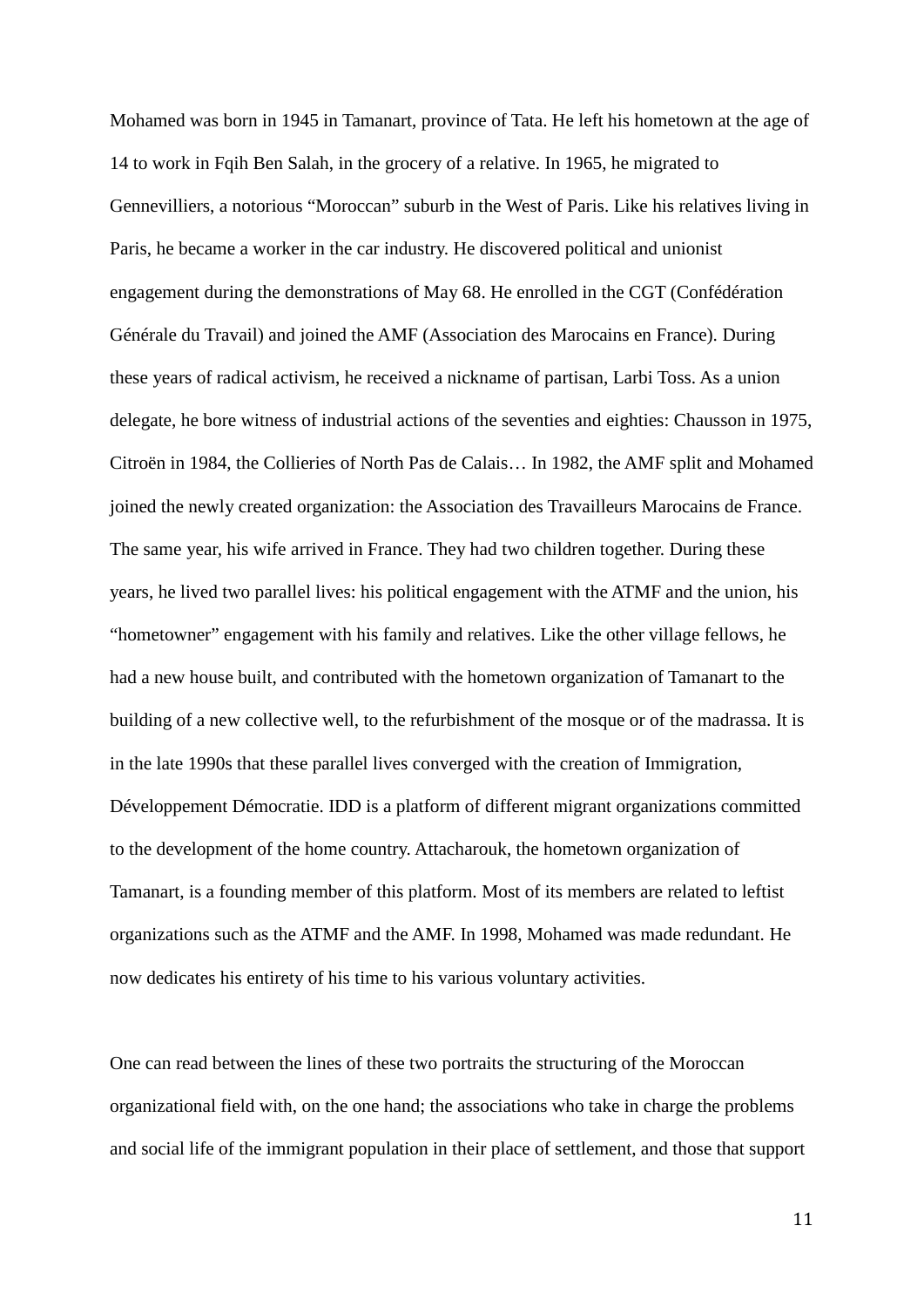long distance initiatives with the origin country; mostly in the field of development. Civic and socio-cultural associations constitute the former group, development and hometown organizations the latter. Both groups are tightly connected. Community leaders navigate within this universe by being member of different associations and/or alternating different involvement during their life course. It is therefore important, after having presented these two overarching categories, to pay attention to the profile of leaders.

#### *2.2. A stratified organizational field*

The survey of associations reveals the strong polarization of the organizational field with, on the one hand, organizations with a low annual budget (less than 1000 euro per year), mostly relying on the voluntary work of their members, and, on the other hand, organizations with a very high annual budget (over 10 000 Euros).



The bottom end of the Moroccan volunteer sector is a heterogeneous ensemble from small local groups of people to national organizations. Most hometown organizations are to be found in this category. They rely on internal resources to carry out local projects. But "low budget" does not necessarily mean "small and local". For example, the Association d'Ici et d'Ailleurs (founded in 2008 and based in Thiais) counts 600 members and beneficiaries living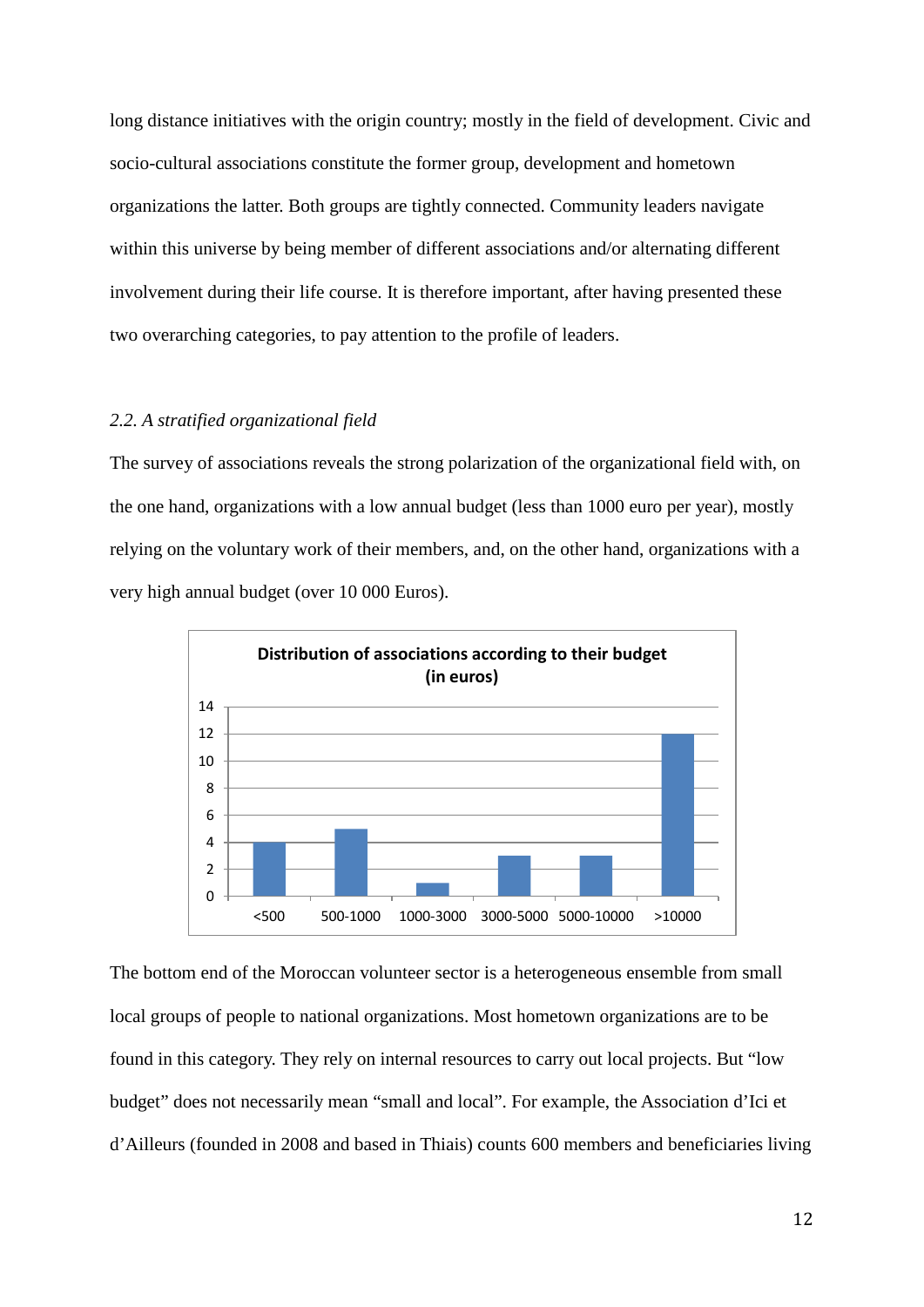in different parts of France. Its aim is to assist Moroccans who have invested in a housing project in Morocco. Even if they monitor large financial flows, the association itself only maintains a website and organizes few information meetings per year for its members. At the opposite end of the organizational spectrum, stand organizations that enjoy substantial financial resources. This relatively high number of successful associations is linked to the existence of franco-moroccan community elite. In all surveyed Moroccan associations, the majority of board members have university degree. The first socio-professional category represented is the one of engineers and processionals, followed by employees and, third, by entrepreneurs and traders. Low-skilled and manual jobs arrive at the last place of represented job categories. Another hint for the level of integration of community leaders is the level of French and length of stay. Furthermore, all the board members are said to have a "perfect" or "very good" command of French and the majority of them is in France for more than ten years. The exception to this latter rule is that of the members of student organizations such as the Association Marocaine des Etudiants de Lille.

The other finding of this survey is the embedding of the Moroccan volunteer sector into the French society. This is shown by the composition of the board of trustees. We could gather information on the governing body of associations for 70 of them, either through online and telephone questionnaires, or through Internet search. A large proportion (53/70) of surveyed organizations present a mixed board with people of Moroccan and French (or other) origins. This is particularly true for migrant NGOs. For example, the Association "Qui m'aime me suive" (founded in 2005 in Octeville) is headed by two women, one born in Morocco, the other married to a Moroccan man and a Frenchman. Members and supporters are of Moroccan and French origins and they live in the same area. The founding members decided to create the association on their return from family holidays in Essaouira. A shared interest<sup>[4](#page-12-0)</sup>

<span id="page-12-0"></span> <sup>4</sup> very often spurred by touristic trips, as far French are concerned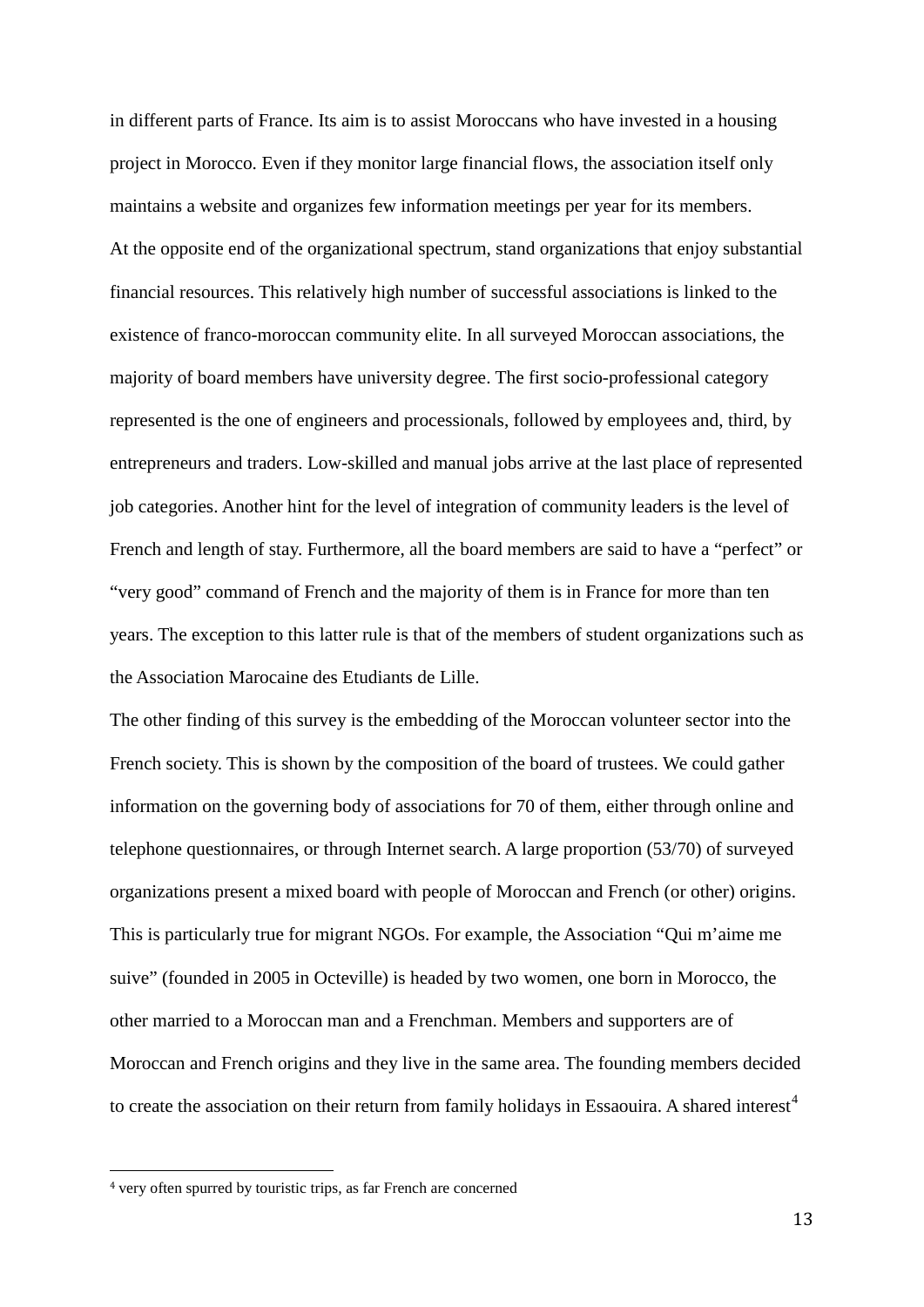in Morocco and interpersonal relations in France account for the presence of people of French origin in Moroccan associations. Mixed membership widens the basis of the supporters and provides complementary skills and resources. French people are usually in charge with relations with the local authorities and other partners in France and Europe while immigrants take on the relations with their Moroccan partners. This is the case for "Qui m'aime me suive", which works with El Ofok, an association of Moroccan teachers in Essaouira. The other evidence hinting for the embedding of the Moroccan volunteer sector into the French society is the variety of funding sources of associations. Of course, internal resources such as member fees, money received from the organization of parties and celebrations, and the selling of products and services are the primary resource of associations, but over one third of surveyed organizations receive subsidies from public local and national authorities, private businesses or civil society organizations.

Integration is therefore a key factor accounting for the structuring of the Moroccan organizational field. The mushrooming of Moroccan organizations in France during the nineties and thousands is linked to the emergence of a middle and upper middle class of North African origin: the so-called "beurgeoisie" (Leveau & Wihtol de Wenden 2001). This new community elite relies on a high level human and social capital. They enhance their capacities by navigating through different social and cultural universes and pursue activities in the national and transnational public sphere. This educated elite contrasts with historical leaders of the Moroccan organizational field. The latter are former unionists, members of Amicales and political activists that have been active in the voluntary sector for twenty to thirty years. One cannot talk of competition between these two categories of leaders (examples of collaborations are numerous). But this new elite participates in the transformation of the France-based Moroccan voluntary sector, a sector more open to both the host and origin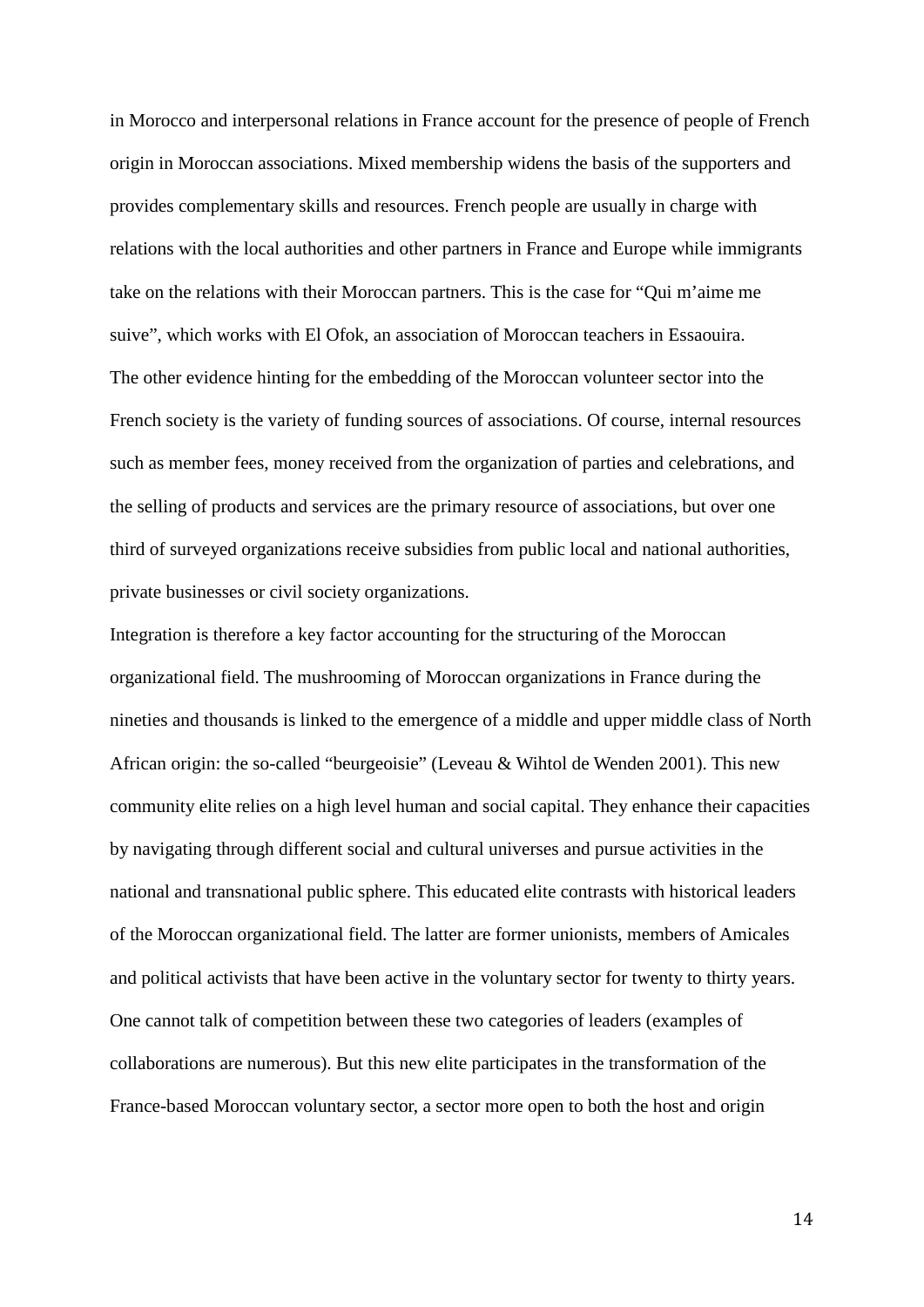societies, more cosmopolite more motivated by philanthropic concerns than by political stakes.

# **3. From development activities to political voice: explaining the transnationalization of the Moroccan organizational field**

The recent transformation of Moroccan organizations in France is linked to the evolution of the overseas Moroccan population and its integration into the host society. But this dynamic does not suffice to explain its developmentalist and transnational turn. This trend was supported by a set of new policies that were enforced in the nineties and two-thousands: the so-called codevelopment policies in France and Europe, and the World Bank-inspired development strategies in Morocco.

#### *3.1. Moroccan associations and the French and Moroccan "codevelopment" policies*

Emigration and remittances have been two key elements of the Moroccan toolkit for development. After its independence, in the early sixties, the government signed a series of workforce agreement with the main destination states: France, Belgium, Germany, and the Netherlands. The aim was to alleviate the pressure of unemployment in the most deprived areas. The government therefore favored the recruitment of labor migrants in Northern Morocco, a region affected by social upheavals since the independence. In the seventies, the state created the Banque Populaire and established branches in the main places of settlement with a view to channel remittances into state-controlled pipelines. In 2010, the country received US\$ 6.4 billion, representing 6.6% of the  $GDP<sup>5</sup>$  $GDP<sup>5</sup>$  $GDP<sup>5</sup>$ . This strategy was backed upon a

<span id="page-14-0"></span> <sup>5</sup> World Bank remittances factbook 2011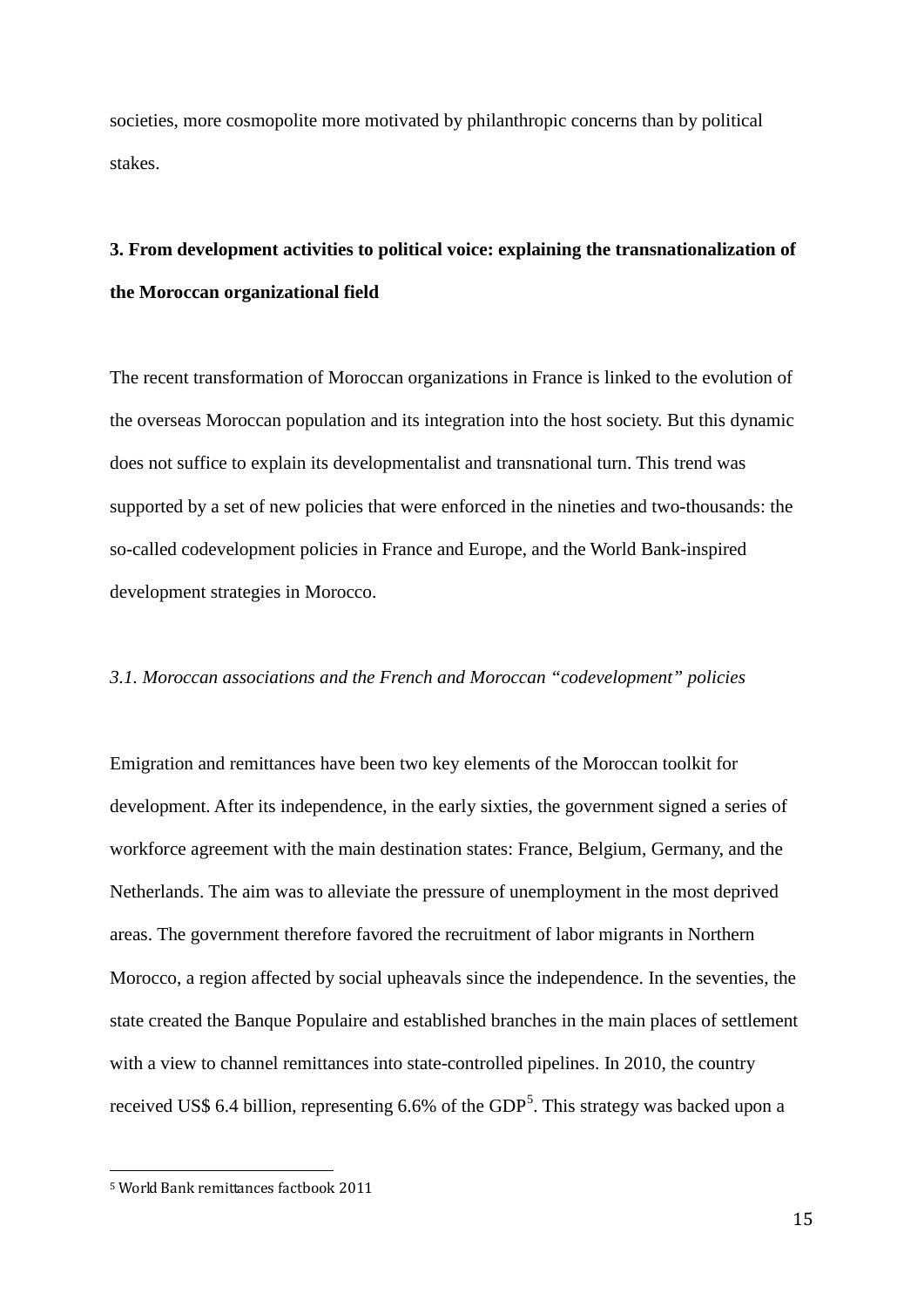discourse condemning integration into the host country: Moroccans abroad were primarily seen as guest workers whose link to the state (and subjection to the king) was regarded as unalienable. As seen above, the networks of Amicales was the framework through which the Moroccan authorities sought to exert social and political control over the diaspora. As a consequence, the authorities remained blind to gradual transformation of the emigrant population. The financial crisis and the ensuing drop in the sending of remittances (-20% in 1988) revealed the dependence of the Moroccan economy to migrant remittances and the misunderstanding of past policies. In the span of three years, the government created a Ministry of Moroccans abroad meant to design a new diasporic policy; the foundation Mohamed V to give a new thrust of the relationships between the authorities and the emigrants; and the Bank Al Amal to support economic investments of expatriates. These policies had little impacts on the short run. One of first adopted measures was a change in the official terminology to designate the Moroccan population abroad. The expression "Travailleurs Marocains de l'Etranger" (TME, Moroccan workers abroad) was replaced by "Résidents marocains de l'Etranger" (RME, Moroccans residing abroad). In parallel, the state adopted World Bank driven adjustment policies that deeply transformed the governance of the Moroccan state. One of the key objectives of this new approach was to alleviate the state control over the civil society. The procedures for the creation of non-profit organizations were eased. It spurred an unseen dynamic, particularly in rural areas where associations filled a void left by both the disappearance of traditional collective organizations, and the withdrawal of state from local affairs. In 1996, the government undertook a new co-funding scheme meant to support the village associations willing to electrify their village. The Programme d'Electrification Rurale Généralisée (PERG) provided a framework of cooperation between the state, the Office National d'Electricité and the village organizations. The state takes in charge 55% of the expenses, the rest being shared by the municipality and the villagers.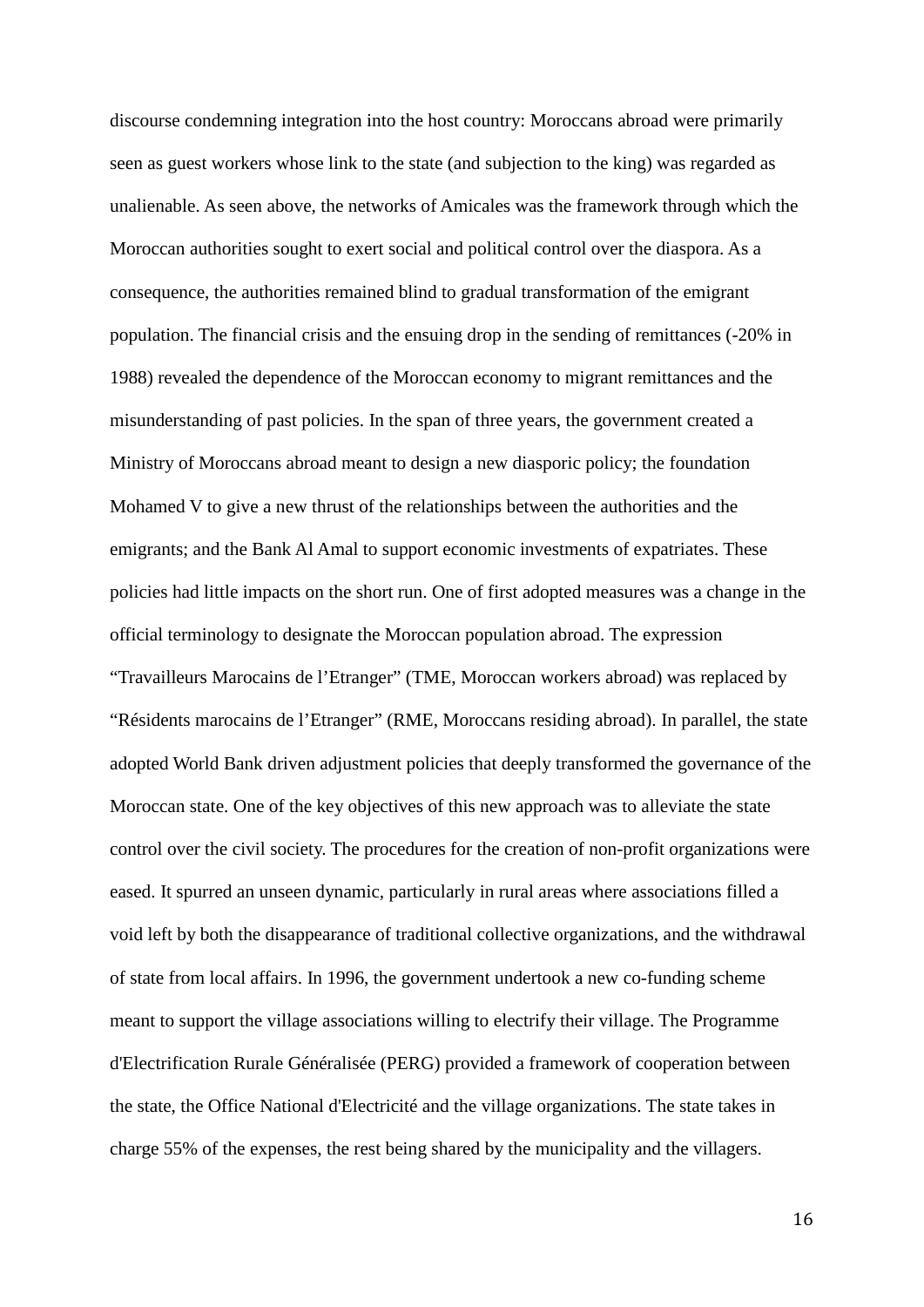Migrations et Développement, the largest migrant NGO in France, partook in the preliminary consultations preceding the implementation of the scheme (Iskander, 2010). The idea was to encourage the collaboration and financial contribution of migrants and HTOs. The PERG proved to be successful in Southern Morocco, where hometown organizations are particularly active. Between 1996 and 2002, 7050 villages were electrified. Four of the five provinces that benefited most from the program are located in Southern Morocco, the historical emigration area (Taroudannt, Tiznit, Ouarzazate and Zagora) (Lacroix, 2005: 162). Two similar schemes were implemented in the mid nineties: one for the building of roads (Programme National Concerté des Routes Rurales, PNCRR) and the other for connecting rural houses to tap water system (Programme d'Acces Généralisé à l'Eau potable, PAGER). The three Moroccan schemes are the only examples of programs relying on migrant philanthropy. They favored the participation of hometown organizations in translocal projects.

The codevelopment policies implemented in France turned out to have a wider outreach. These policies are the result of a governmental reflection on return policies<sup>[6](#page-16-0)</sup>. A series of consultations and a couple of experimental schemes<sup>[7](#page-16-1)</sup> were undertaken before the mid-nineties by the Ministry of Foreign Affairs and the Ministry of Labor. It is only in 1997 that this policy was formalized and named « codevelopment ». Its central aim is to support the development impact of migration in departure areas, and this, with a view to lower the « migration pressure » (Nair 1997). It includes the support of any form of cooperation with origin areas and in partnership with migrants. The codevelopment policy is therefore not a unique governmental program, but rather a generic term qualifying a myriad of state and local schemes. Under this category falls the technical and financial aid provided to returnees,

<span id="page-16-0"></span>6 The first return allowance scheme was create in 1977. It used to offer to any migrant willing to return to its origin country an allowance of 10 000 francs. The program was stopped in 1981 and replaced, in 1984, by a return project allowance, which, on the top of a financial aid, provides a technical assistance and training to applicants willing to create a business on their return. Both schemes never reach the expectations of the public authorities as the number of applicants remained low and the rate of failure high.

<span id="page-16-1"></span> $<sup>7</sup>$  Among them, the Programme Développement Local Migration started in 1993. It does not target emigrants but</sup> returnees who have already resettled for at least a year and who want to use their skills acquired in France to set up an income generating project.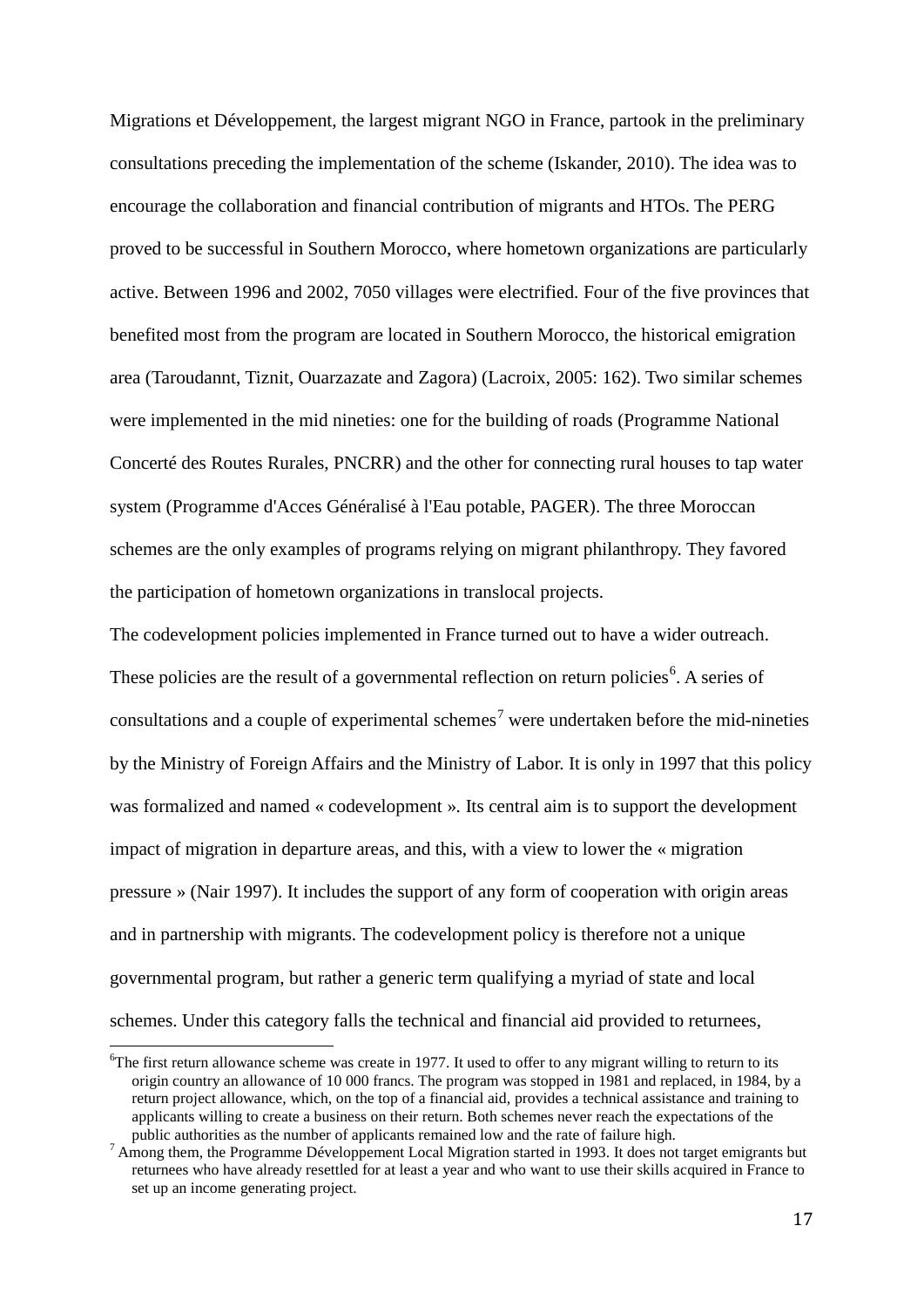« brain gain » programs, twining of cities and universities, development programs of NGOs and hometown associations, etc. Likewise, the different programs differ in their aims. Some national schemes (especially those implemented by the short-lived Ministry of National Identity, Immigration and International Solidarity, now disbanded and absorbed by the Home Office) are overtly linked to migration control objectives. This is the case of return allowances assorted with technical supports, and of development aid used as a reward by the French government to encourage sending states to sign readmission agreements and deportation programs. A second category of codevelopment schemes are those that rely on migrants to enhance a development dynamic in the origin country. An example is the Programme Concerté Maroc, a program funded by the Foreign Office and managed by the CCFD (Comité Contre la Faim dans le Monde et pour le Développement), one of the largest French NGOs. The scheme supports development projects that include at least one organization of the French and Moroccan civil societies. Two of the large migrant organizations (Migrations et Développement and Immigration, Démocratie, Développement) were part of the program. Finally, a third category of codevelopment policies (mostly enforced by local authorities) gathers the programs meant to support local integration dynamic. In that regard, a common form of public institutions/migrant organizations partnership is the twining of cities. Twenty associations recorded in the database declare working toward the establishment of or in the framework of city twining agreements. An example is provided by the cooperation between the Conseil Général of Seine St Denis and the region of Figuig. The hometown federation of Figuig emigrants actively partook in the exchanges between the two authorities. Among other things, they were associated through a sanitation project. The purpose of the Conseil Général is to favor the contacts between the migrant population, the administration and the local civil society. This aim is explicit in the development program of the Municipality of Paris, the socalled "label codevelopment". This type of scheme illustrates what the codevelopment policy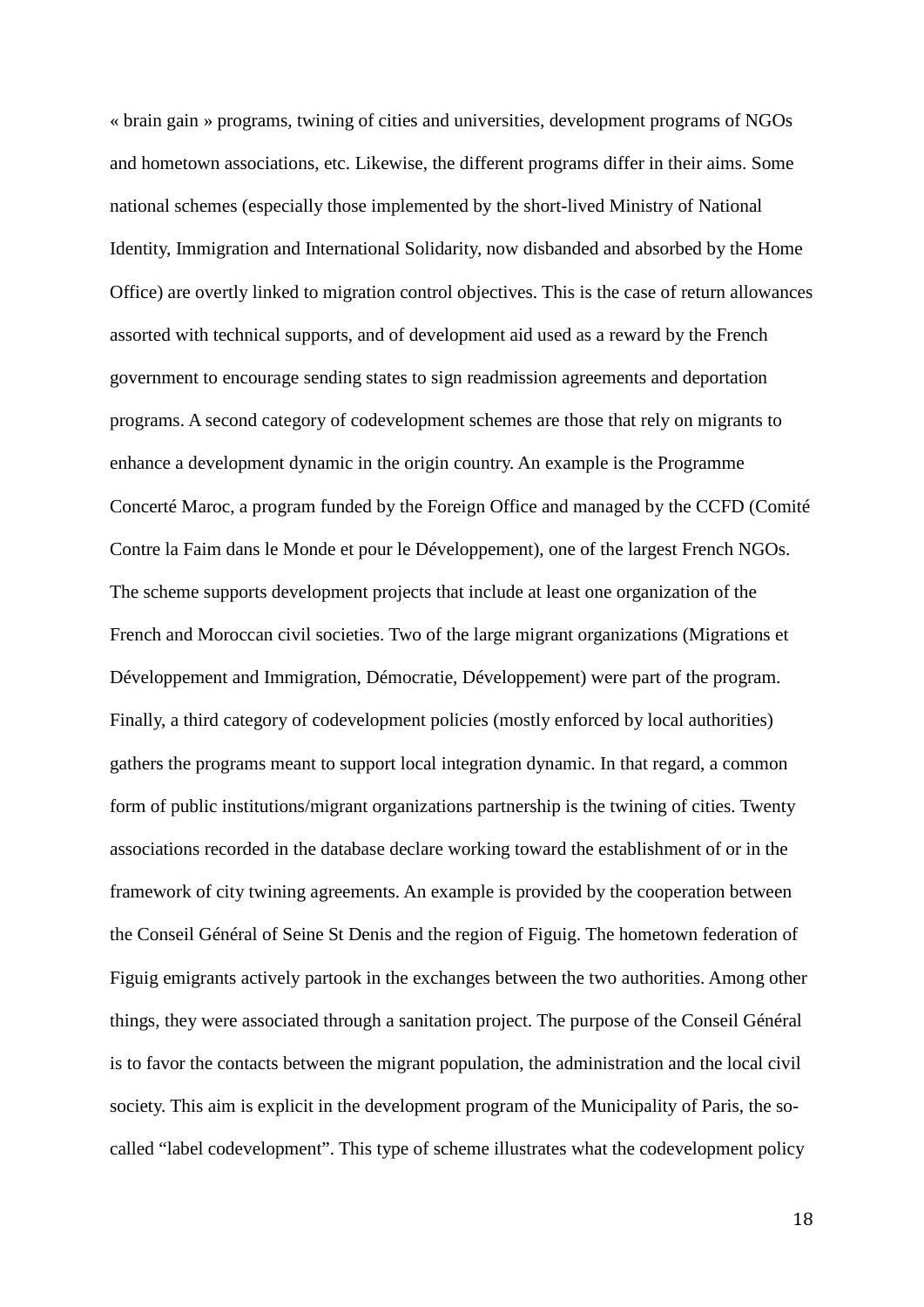could become in the coming years.

One of the most enduring outcomes of the codevelopment policy is the creation of a platform of migrant NGOs, the FORIM (Forum des Organizations de Solidarité Internationales issues de la Migration). The representatives of migrant organizations were initially absent from the government level discussions about the codevelopment policy. The relations between migrant organizations and public authorities, either to voice their concern or to access to funding, were mediated by French NGOs. In the mid-nineties, according to Christophe Daum, only 20% of migrant organizations enjoyed a direct access to public funding (Daum, 1998: 33). It is to respond to this situation that the  $FORM^8$  $FORM^8$  was created in 2002. This federative institution aims to gather the organizational field of migrant associations, to encourage their professionalization and to insert them into the wider field of development NGOs in France. The FORIM was created along with a funding scheme of the Foreign Office, the PRA OSIM (Programme d'Appui aux Organizations de Solidarité Internationale issues de la Migration), meant to support the development initiatives of migrants. The platform has celebrated its tenth anniversary. It includes over 700 members, including 28 Moroccan organizations. Another outcome of the codevelopment policies is the emergence of federative migrant NGOs which mediate the relationships between large funding bodies (national and European institutions) on the one hand and small project holders such as hometown organizations on the other. The two main organizations falling into this category have already been alluded to in this chapter: "Immigration, Développement, Démocracy" and "Migrations et Développement" (MD). Both were created by former unionist and political activists. MD was founded in 1986 and is established in Marseille. It is the oldest and largest Moroccan immigrant NGO. It supported over 200 hundred projects, mostly in Southern Morocco, the area of origin of its leader. It is does not maintain any development agenda of its own but support hometown

<span id="page-18-0"></span> <sup>8</sup> www.forim.net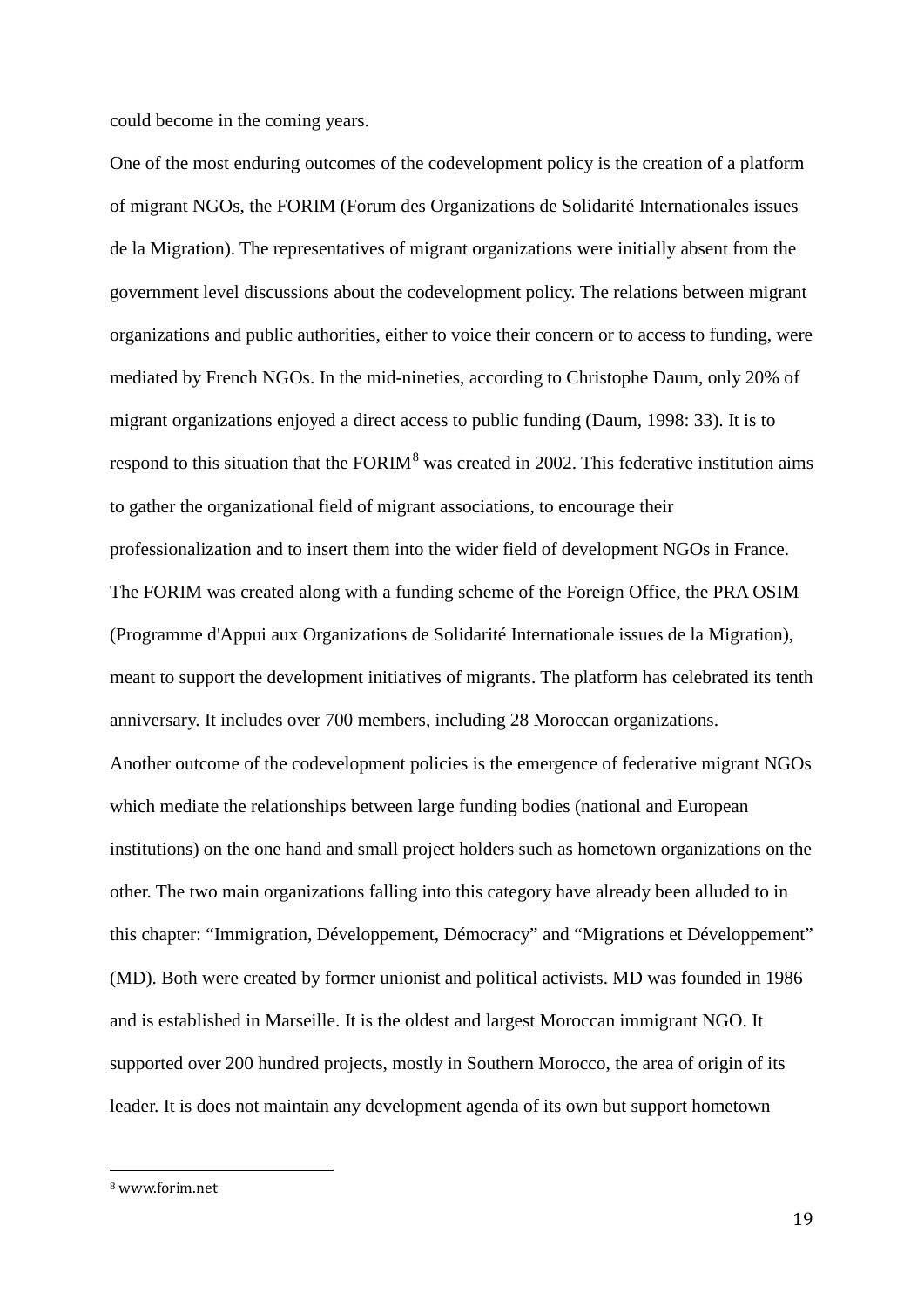groups bearing a project for its place of origin (Daoud 1997; Mernissi 1998). As shown above, MD played a key role in the implementation of the PERG. IDD was created in 1998 by former members of the ATMF. It is a platform gathering 14 smaller associations with a strong leftist leaning. Its first sizeable action was to support the building of public libraries in rural areas thanks to a funding of the Foreign Office (Programme Concerté Maroc). Both associations partake in government level discussions and international platforms. For example, they are part of Eunomad, which gathers 70 migrant and non migrant NGOs from 8 European countries. They also partake in the World Social Forum which parallels the conferences of the Global Forum on Migration and Development.

The surge of interest in migration and development issues and the creation of new funding schemes in France and Morocco are concurrent with the increasing number of creation of migrant associations committed to transnational development. Hometown organizations indirectly benefit from new funding opportunities either through migrant NGOs such as IDD or Migrations et Développement or through the village associations channeling the monies of co-funding schemes. Beside HTOs, there is a wealth of local and national organizations dealing with development issues. They benefit from the array of local, regional or national funding sources. Some have successfully managed to cumulate various financial resources from membership fees, to public and private funding in France, Morocco, and even at the European level. In this context, the domain of transnational development attracted a new generation community leaders in search of public legitimacy. The transnationalization of the Moroccan organizational field stands at the crossroads between a surge of interest in migration and development issues and the integration trajectory of overseas Moroccans.

#### *2.2. In search of a political voice*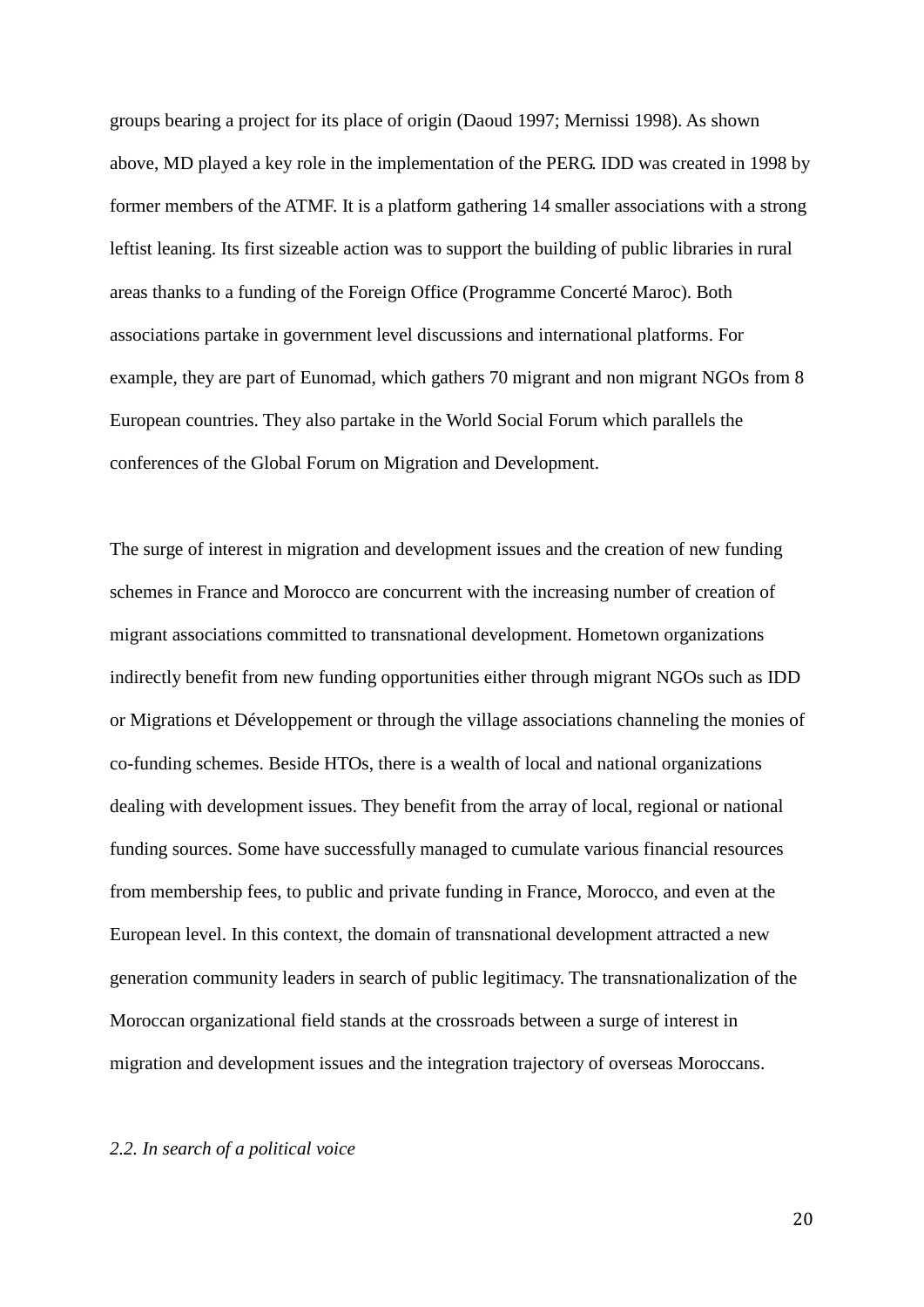The transformation of the organizational field in France paralleled an opening of the Monarchic regime in Morocco. The political context became more favorable for migrants to express their political interests at home. In this last section, we will see how these political trends set the stage for some transnational attempts to represent voiceless Moroccan migrants inside the Moroccan political system. After a short presentation of the main initiatives in that domain, this section examines their impact on political actors in Morocco and on the Moroccan organizational field in France.

In the early days of overseas activism, migrant organizations pursued the long-distance nationalism inherited from anti-colonial struggles of the pre-independence period. Beyond political rivalries, militants of the AMF, Amicales and French-based branches of the UNEM shared the same sense of belonging to the Moroccan nation. This common ground became apparent in times of nationalist movements like the Morocco-Algeria war in 1963 and the Green Walk to the Western Sahara in 1[9](#page-20-0)75 $<sup>9</sup>$ . In this context, Moroccans abroad were primarily</sup> seen as guest workers whose allegiance to the state (and subjection to the king) was regarded as exclusive to any other sense of belonging.

But this nationalist leaning began to erode in the late seventies and early eighties with the growing complexity of the identity models of overseas Moroccans. New migrants organizations gradually emerged, based not only on national or political belongings, but also on age, religious, social, geographical or professional grounds. In the nineties, this evolution gained momentum, spurred by new political opportunities structures and the socioeconomical diversification of Moroccan immigrant population. In response to the pressing appeal made by Moroccan authorities to overseas economic and development actors, organizations pointed out a growing concern with regard to administrative obstacles and

<span id="page-20-0"></span><sup>&</sup>lt;sup>9</sup> The Green Walk is the name given to the demonstration of 350 000 Moroccan volunteers organised by Hassan II who entered the Western Sahara and laid claim for this territory after the departure of Spanish authorities.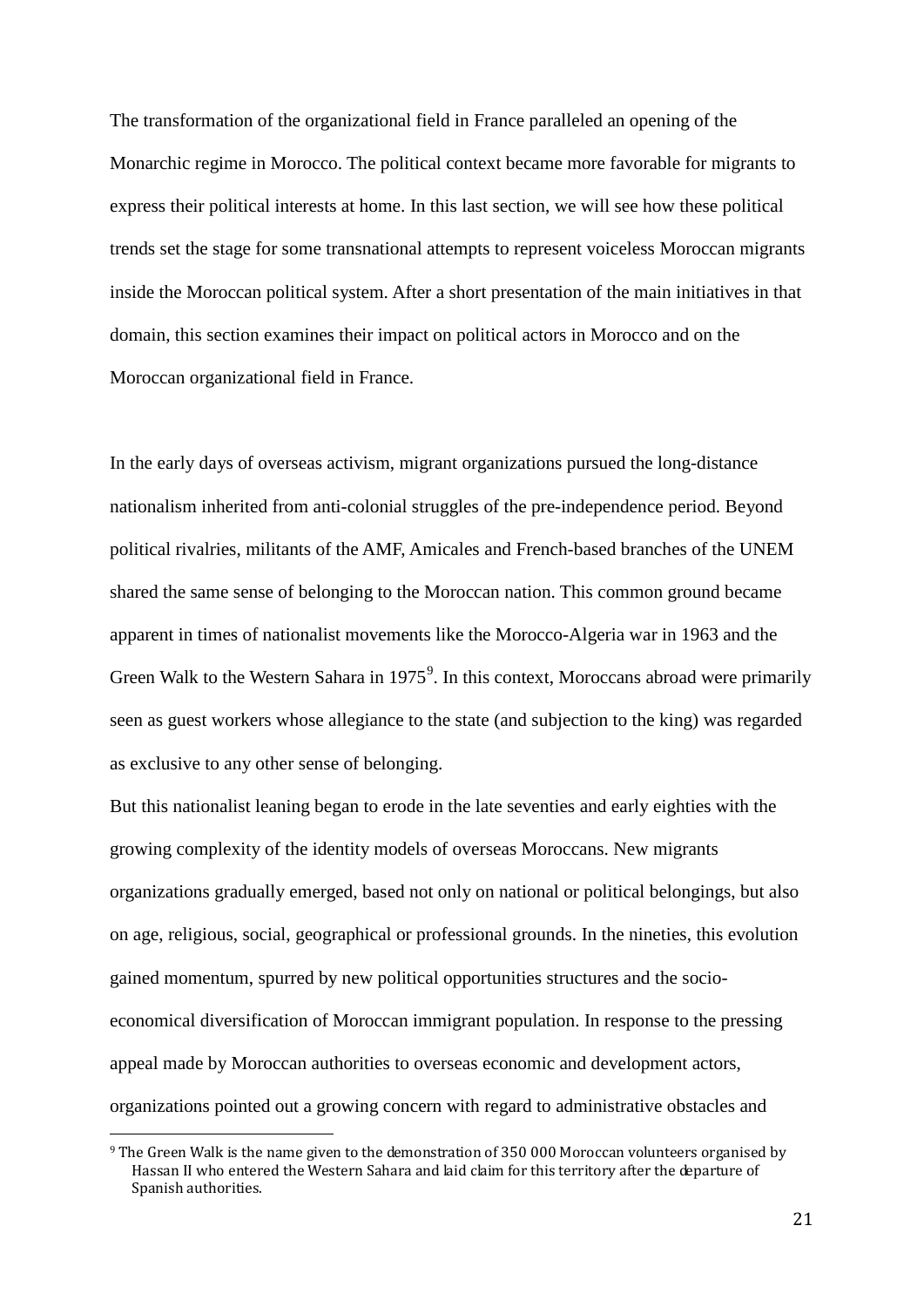political difficulties. Against this backdrop, a claim for a political voice of Moroccan abroad emerged. The absence of the right to vote and of parliamentary representation<sup>[10](#page-21-0)</sup> was presented as a threat to the maintaining of a sense of belonging to the Moroccan nation. It was argued the incapacity to enjoy civic rights is contradiction with the unalienable nature of Moroccan nationality. The extra-territorial conception of nationhood goes without effective external citizenship.

The first campaign started just before the 2002 general elections at the Parliament and was relayed by Moroccan online Medias and newspapers. Overseas organizations conveyed during this campaign the legal, transport, economic and administrative difficulties faced by expatriates: the long queues under the sun in Algeciras or Tangiers for the crossing of the Gibraltar Straits during summer holidays, the obstacles to financial investments are some of the cases in point. Claiming for civic rights was conceived as the reward for their role in the home country development at local, regional or national levels. Community leaders legitimate their claim by putting forward the amount of migrant remittances. For example, in his open letter to the King the 23<sup>rd</sup> June 2002, a leader of a small Southern France association writes *« To deprive us from the right to vote, it is to signify us that the citizens living in the country are more Moroccan than we are. I do not dare to say to my children that we want of their remittances, but neither of their votes, nor of their citizenship!*<sup>[11](#page-21-1)</sup> This newspaper article caused a great sensation in the public opinion. The association attempted to refer the matter to the Supreme Court. But the claim was rejected as the Court deemed it out of its jurisdiction. The emphasis put on remittances and the economic role of emigrants is part of a new strategy. Breaking with the radicalism of leftist organizations of the sixties and seventies, the aim of this campaign is not to overthrow the Moroccan government, but to lobby for want of political

<span id="page-21-0"></span> <sup>10</sup> A Parliamentary representation of Moroccans abroad existed between 1984 and 1988. This experience was stopped, officially for technical reasons (the difficulty to organize elections out of the Moroccan territory) (see Belguendouz 2004). Likewise, the Moroccans living abroad participated in the 1996 and

<span id="page-21-1"></span><sup>&</sup>lt;sup>11</sup> Available on the Internet : http://www.bladi.net/lettre-ouverte-a-monsieur-le-premier-ministre.html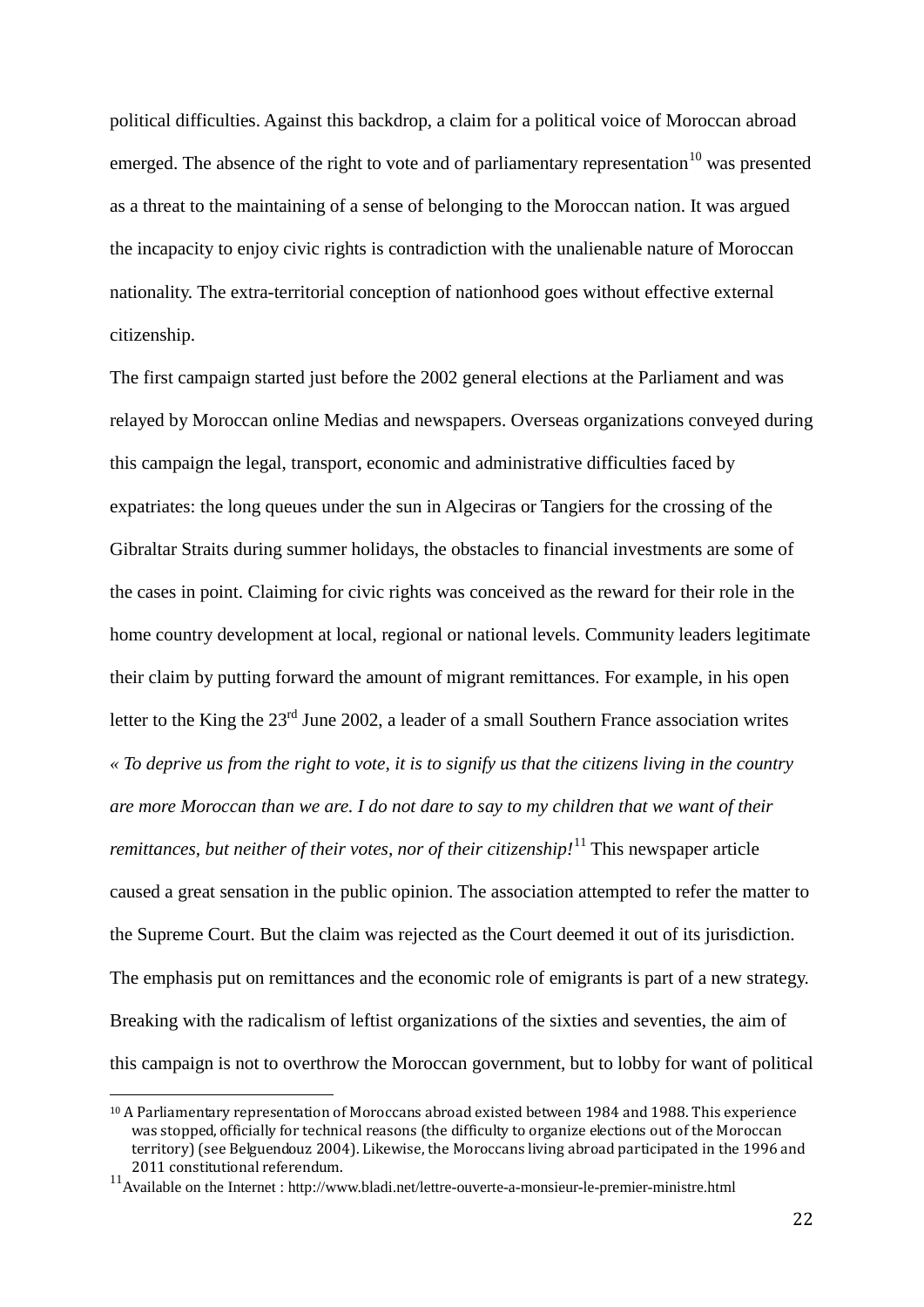recognition. As Natasha Iskander put it: "*political resistance shifted from a strategy of opposition to one of engaging with the state in order to change its practices (...) from within*" (Iskander, 2010, p. 18). Bringing to the fore the role of developer is a mean to overcome ideological cleavages among migrant organizations. This discourse refers to a transnational conception of citizenship, whose exercise derives neither from residency nor from nationality but from dual belonging and dual citizenship.

The 2002 campaign started too late to have any impact on the Parliamentary elections. But the movement carried on at the European level with the 2006 elections as a target. A group of migrant organizations, mixing historical leftist associations, women organizations and a range of younger community leaders, established a new lobbying network to protest against this political exclusion. Associations such as Immigration, Développement, Démocratie spearheaded this coalition. The core strategy is to promote an approach linking democratization with local development dynamic. About thirty associations from Belgium, France, Italy, Netherlands and Spain gathered in Paris on 5 January 2006, to found the socalled Al Monadara network. Their goal was to open a national debate in Morocco about the 'diaspora'. In their final statement, the members mention the establishment of a "transnational citizenship" along with the recognition of the role of expatriates in the economic and social development of Morocco. The King positively responded to this initiative and proposed to hold a second conference in Rabat. This was done in December 2006. Participants insisted on the necessity for the Moroccan state to associate migrant organizations with policy-making and asked the Moroccan media to promote a better image of the 'diaspora'.

In 2002, a new endeavor was initiated by "Friends of Morocco", a sociocultural association in Versailles. Its aim was to set up a representative body of the Moroccan population living in France, the Conseil National des Marocains en France (CNMF). This initiative echoed a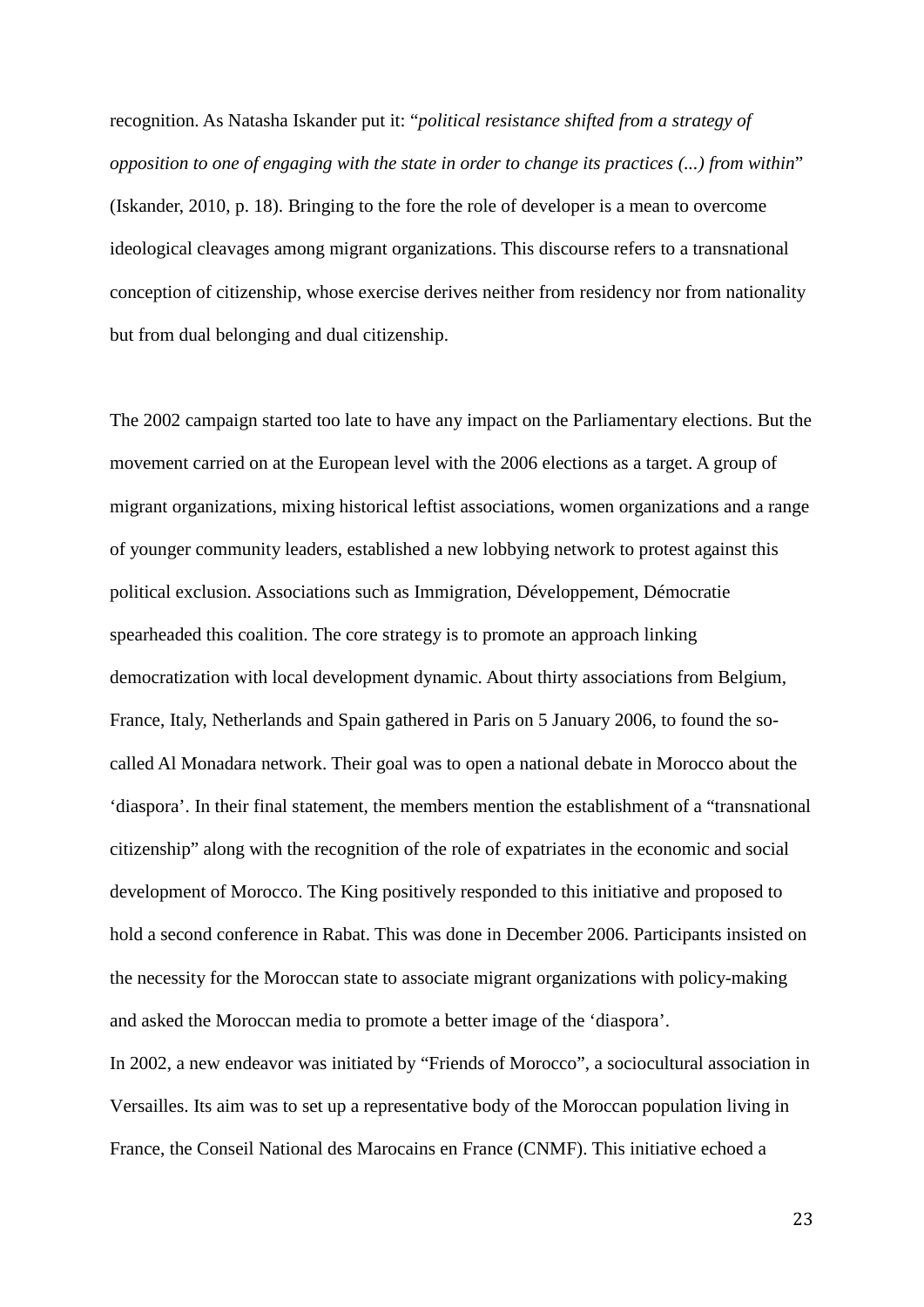statement of the Moroccan government, which brought to the fore the absence of democratic representative body within the Diaspora. As a member of the CNMF said, '*What we want is to spread the culture of elections inside people's mind. We do not want to promote division. We want to say to Moroccans in France: you do exist. For that, there is no other means than elections.*' The statuses of the CNMF (art.15), adopted in 2004, put the emphasis on the pedagogic value of the voting process: "[…] *the elections for the Council must provide a specific time to reflect upon the meaning of civic engagement, of the right to vote and of the importance of such a right*<sup>12</sup>". Over a hundred Moroccan associations took part in this project, although a large number left the network due to the ambiguous relations maintained with the Moroccan Embassy. This network included a wide array of activists from various political backgrounds and various generations. It is headed by a high level civil servant working at the FASILD<sup>[13](#page-23-1)</sup>. Elections took place on 21 November 2004 in eighteen polling stations, mostly located in associations' offices. Anyone who could prove his Moroccan nationality was entitled to vote for candidates running for the CNMF's national committee. Only 2,500 Moroccans voted that day, electing seventy-five representatives at local level, mostly in the Parisian area, Normandy and Southern France. Despite this low turnout, a meeting was held in Paris on 18 December 2004 to appoint a national executive board.

The standpoint of the Moroccan authorities and civil society toward diasporic initiatives is fraught with ambiguity. Among civil society organizations, human rights associations that maintain large chapters in several European state, such as ASDHOM (Association de Défense des Droits de l'Homme au Maroc) and AMDH (Association Marocaine des Droits de l'Homme) are the only one supportive of this demand. Both associations mention it in their

<span id="page-23-0"></span> <sup>12</sup> « *[…] les élections au conseil doivent constituer un moment privilégié pour réfléchir, au- delà du cadre strict du conseil, sur le sens de l'engagement civique, du vote et de l'importance de ce droit.* »

<span id="page-23-1"></span><sup>&</sup>lt;sup>13</sup> Fond d'Action Social pour l'Intégration et la Lutte contre les Discrimination. The FASILD is one of the main institutional bodies in charge of implementing the integration policy.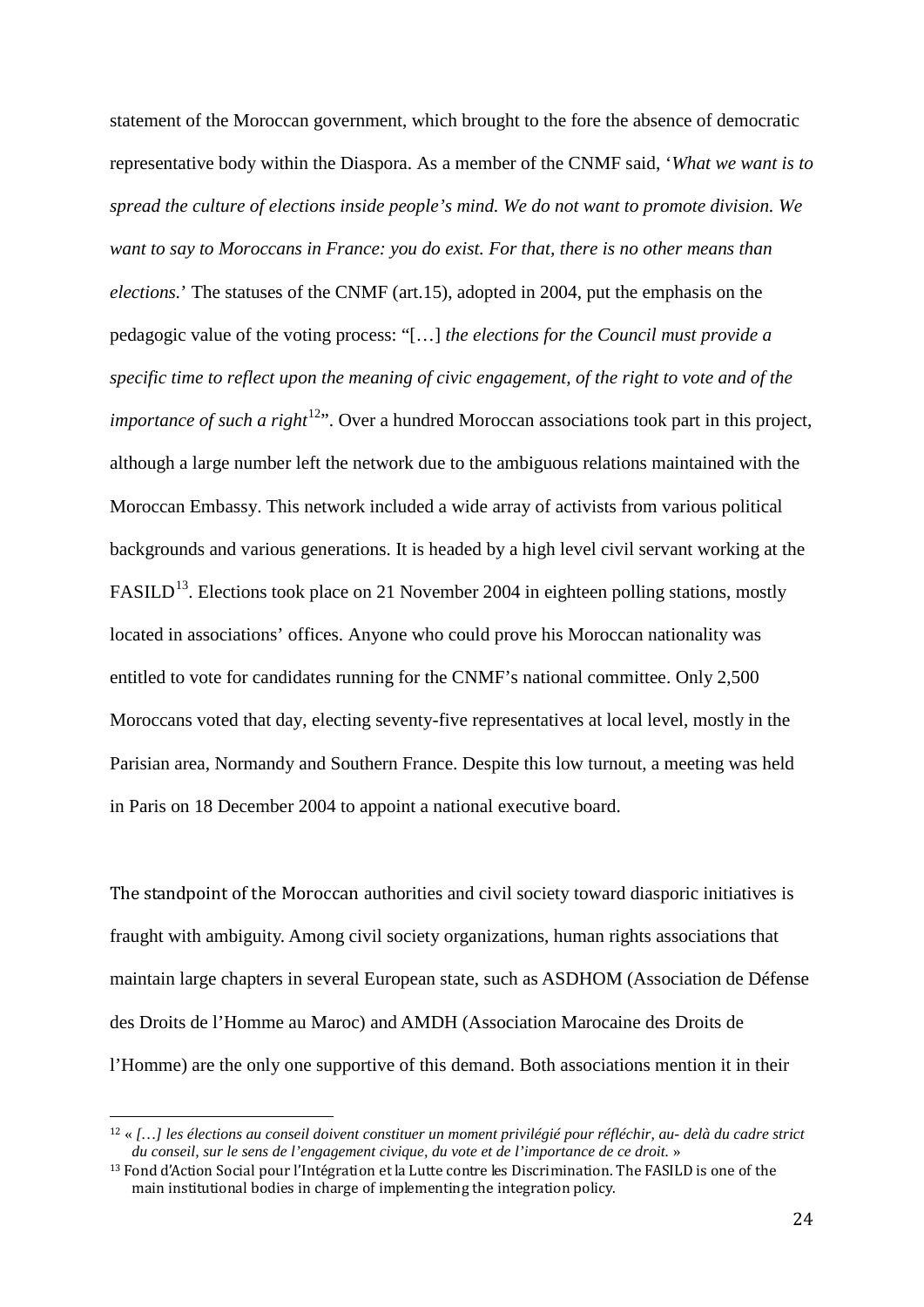common report on the 2002 elections, linking it to the Democratization process. In contrast, Moroccan political parties are generally opposed to absentee voting rights, '[they] *think that they may not have any support base among overseas voters*' (Østergaard-Nielsen 2003: 214). Few exceptions have been noticed. For instance, on 28 May 2005, a USFP (Socialist Union of Popular Forces) meeting was organized in Bagnolet, a Parisian suburb, focusing on 'migration and democracy', which gathered modestly about fifty people. Another left-wing party, the PPS (Socialism and Progress Party), held a conference in Paris on 19 June 2004 about the new Moroccan family law. Then, in 2006, major PPS officials travelled across France to meet migrant organizations. Lastly, in 2004, the Istiqlal (Independence) introduced a bill, which failed to pass, at the Moroccan parliament to create a consultative council for Moroccan migrants, whose members would be partly elected by migrants. This bill was followed by an internal committee, in order to 'preserve the national identity of millions of Moroccans anxious to remain Moroccan forever, without space or time break'.

State authorities have sent mixed messages toward this process. The Ministry of Overseas Moroccans has done little to promote migrants' representation, mostly because of its dependency on the Foreign Affairs Ministry, its weak presence in settlement countries and its lack of financial and human resources. But the minister Nouzha Chekrouni made official statement in favor of the right to vote of Moroccans abroad: for example, during the first online dialogue ever by a minister with Moroccan migrants, on 10 June 2003, on Yabiladi.com, an independent website of the Moroccan diaspora, she said: « *I confirm the legitimacy of the political participation of Moroccan citizens settled abroad. You are all invited to contribute to this effort in community internal organization, in order to have an institutional discussion partner.* ».

On 6 November 2005, the King announced that migrants would recover the right to vote in national elections in the near future. But then, on 16 June 2006, the Ministry of the Interior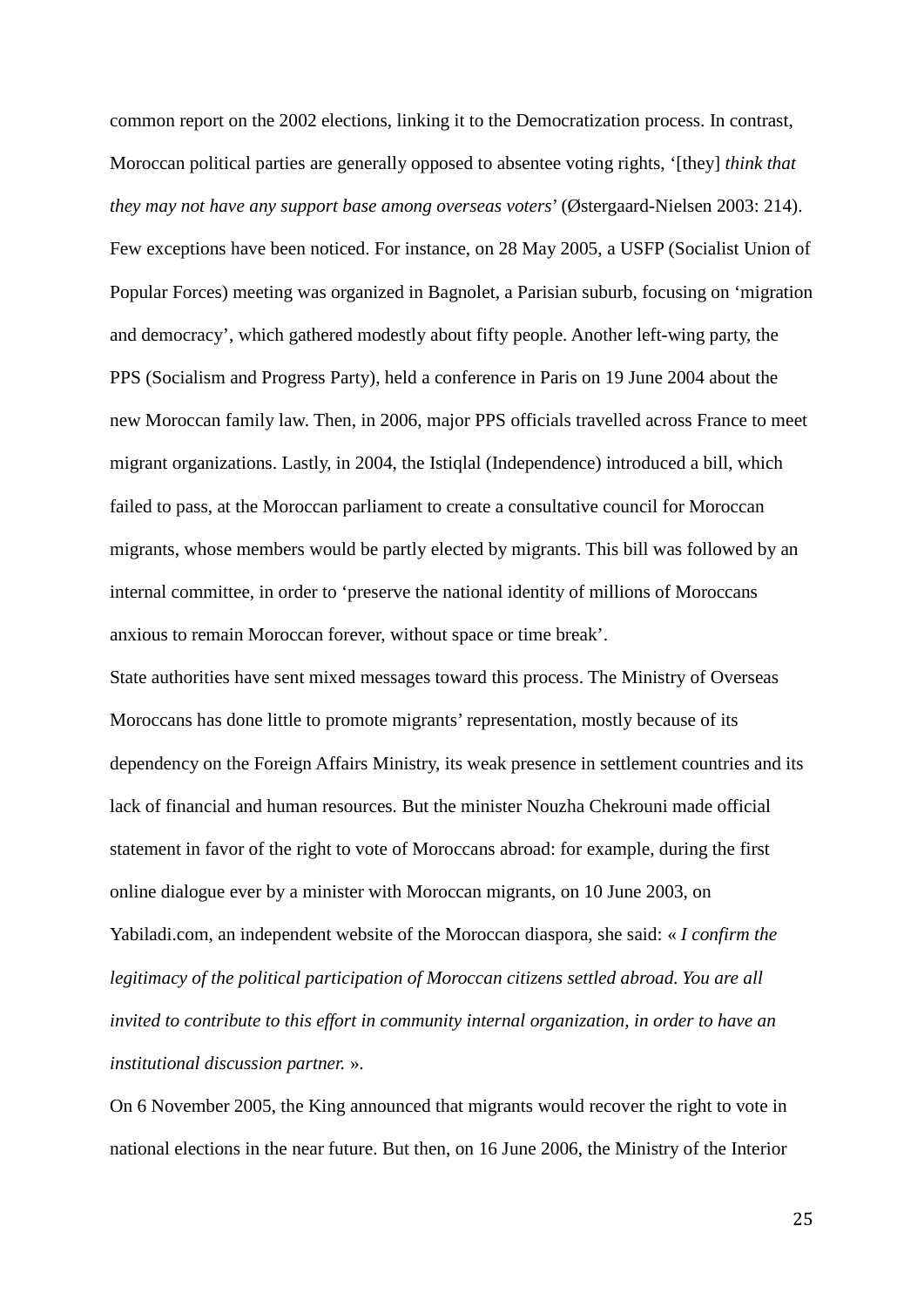declared that this reform was postponed due to technical difficulties. When elections took place in September 2007, postal voting or voting in embassies was totally impossible. Moroccan migrants had to return home to vote in a constituency where his home, his enterprise or a parent is located. The same year, the government created the Council for the Moroccan Community Abroad, composed of members nominated by the Moroccan state, among whose former leftist opponents and leaders of development organizations are to be found.

Finally, the new constitution approved by referendum in July 2011, (to which expatriates could participate from abroad), includes two articles regarding the political rights of expatriates. The Council for the Moroccan Community Abroad is mentioned in the article 163. It delimits the consultative role of this council to public policies in three domains: « the preservation of the narrow links between migrants and their Moroccan identity »; « the measures aiming to grant their rights and preserve their interests and to help them to contribute to the human and sustainable development and progress of their country of origin ». But, the most important point is mentioned in the article 17 of this new constitution: « Moroccans living abroad enjoy the rights of full citizenship, including the right to vote and to be eligible. They can be candidate to the elections ». The article also stipulates that these new rights will be exercised **«** from the countries of settlement ». But the dispositions enforcing this article are to be fixed by the law. In the wake of this constitutional reform, the article 69 of the new Moroccan electoral code allows Moroccans living abroad to vote by mandate at the legislative elections held in November 2011, but they cannot be candidates due to the very short deadline. Moroccan migrants have to appoint an agent who will vote at their place at home. At the time when these lines are written, the campaign still carries on. The constitutional reform does not seem to fully satisfy the migrant organizations. A call for demonstration was made in Paris on the 13th of November…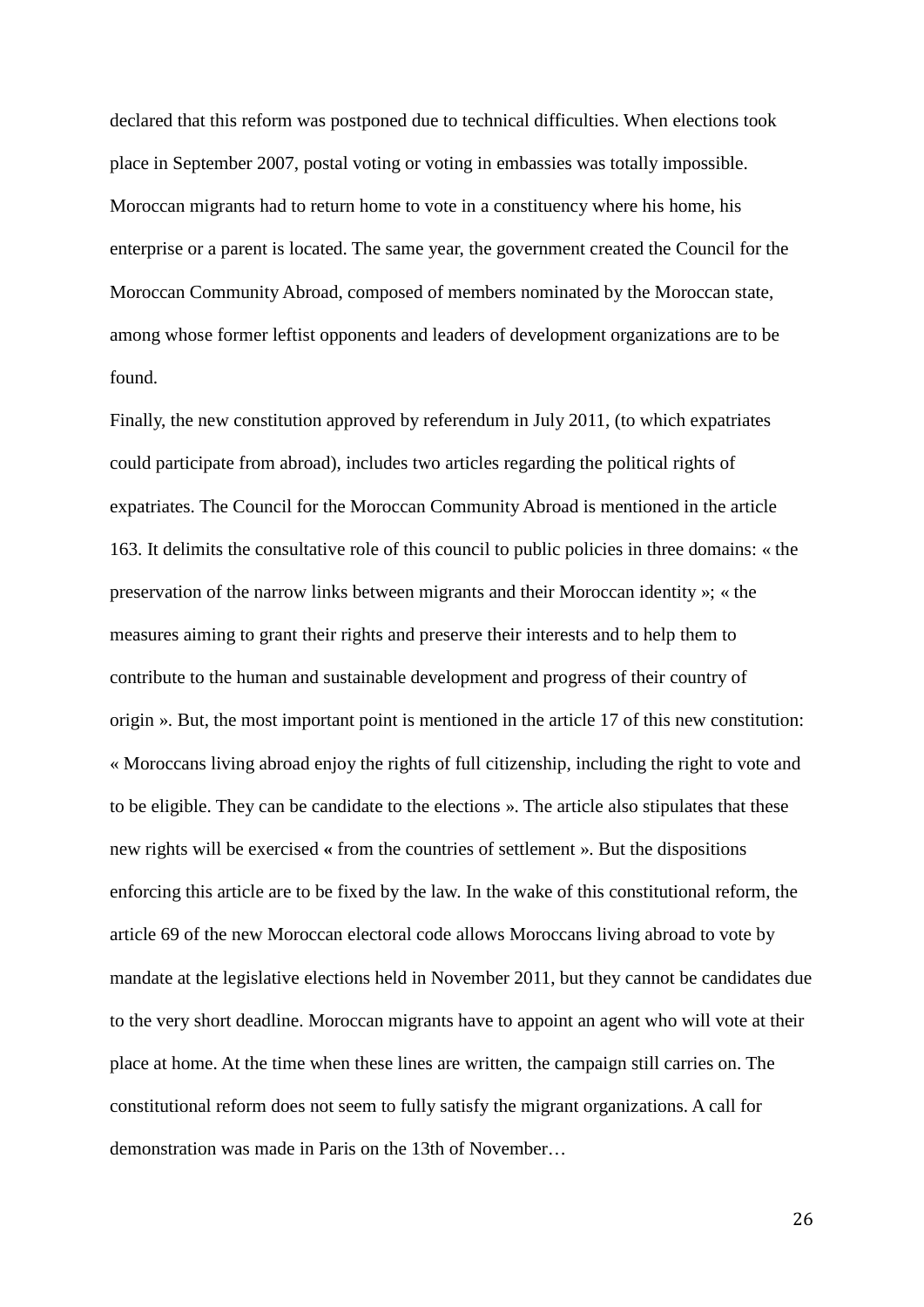In France, the right to vote campaign redefined of the lines of cleavage between associations. It should be immediately stressed that this debate only regards a small (mostly Parisian) elite of community leaders. A majority of Moroccan organizations in France either does not feel any interest in this debate or has not even heard of it. For instance, Ahmed, a member of the AMF now engaged in development activities, turns out to be indifferent to this claim and more sensitive to the exercise of the French citizenship: « *Moroccans settled in France are maintaining their culture, but they are French and it is the French citizenship that must come first, in my view… As Moroccans, we do not have the right to vote at the Moroccan elections. So what is the use of being Moroccan? It does not interest me. I do not want to have the right to vote in Morocco. But I do want my father, who has lived in France for 40 years, to enjoy the right to vote here, not there. I must say, I want to vote where I am living, where my parents are living, where my children are living. I want to participate in political changes in the country where I am living. If need be, I will go to Morocco on holidays, as a tourist, but not as a homegrown Moroccan*. ». For those who have made the choice of assimilation, the right to vote in Morocco is an outdated issue. But this debate also excludes a range of local organizations whose members either are disconnected from mainstream debates or do not show any interest. There is still a high distrust in politics, resulting from 50 years of tense relations between Morocco and its Diaspora.

This said, the right to vote campaign has delineated new lines of cleavage that do not reproduce the long standing opposition between leftists and amicalists. In France, the debate opposes, on the one hand, the CCME, the consultative body relaying the Foreign policy of the Moroccan government, and, on the other hand, the various organizational networks that campaign in favor of the right to vote: the CNMF in France and Al Monadara at the European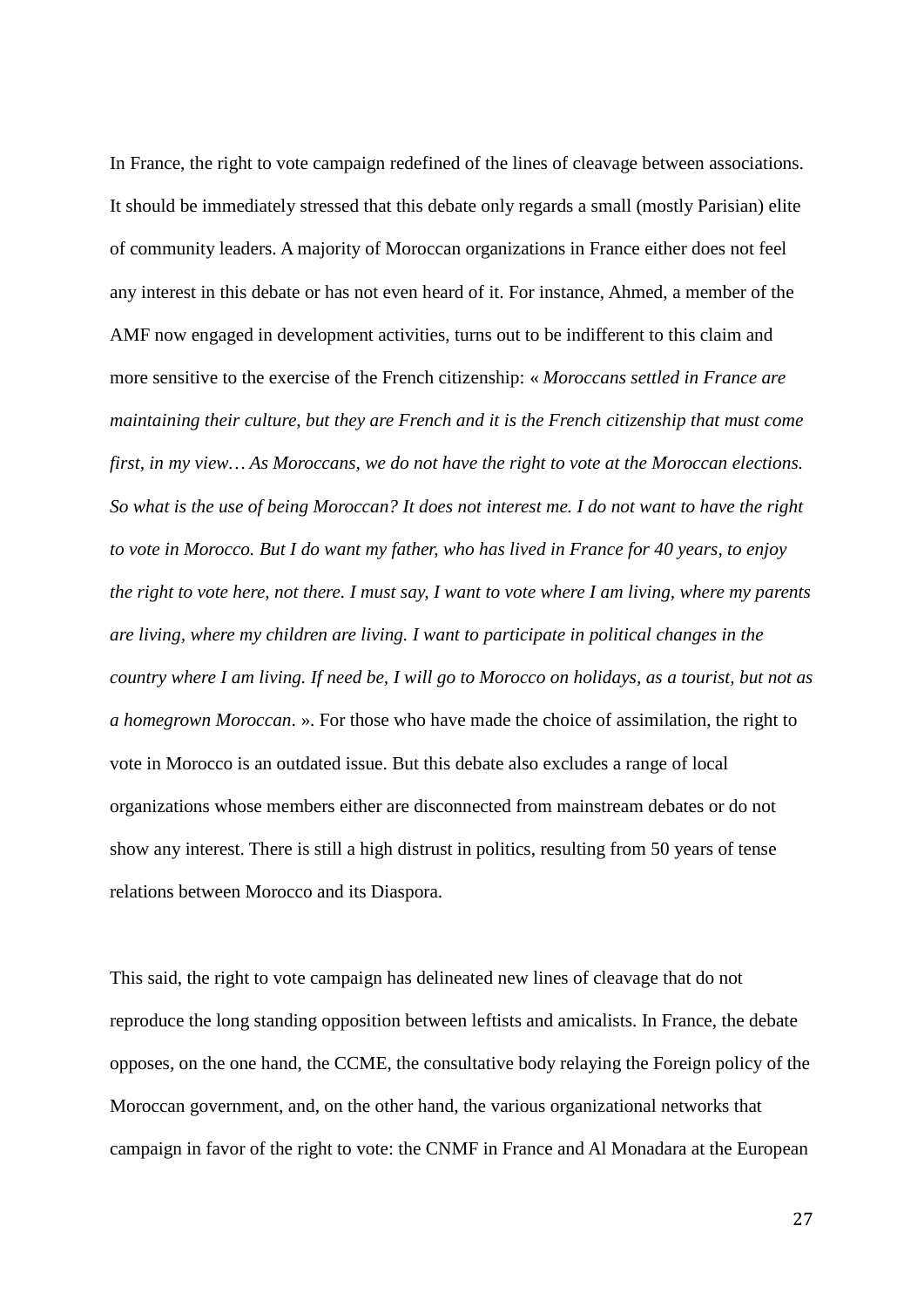level. These coalitions move beyond historical oppositions and rally former "amicalists", leftist activists, unionists women, young community leaders of various political (and religious) leanings, with a strong representation of professionals, civil servants and business owners. The presence of new community leaders is conducive to tighter interrelations with the host society (the head of the CNMF is administrator at the FASILD). But the lack grassroots embedding in the immigrant community seems to weaken their capacity of mobilization (the CNMF faced a high number of defection before the holding of associations). In addition, this diversification of profiles is not a warrant against the influence of the Moroccan authorities: the CNMF is an active promoter of the "Moroccan Western Sahara" and of a "moderate Islam", both themes which have been central to the Moroccan Foreign Policy.

This reshuffling of positions within the organizational field has not led to a withdrawal of the Moroccan state intervention. In 2006, the ATMF accused the CCME of being a relay of the governmental influence under the pretence of defending the interests of the immigrant community<sup>[14](#page-27-0)</sup>. One can talk about a "neo-amicalism" (Dumont 2008). The Moroccan state carries on holding a sway on the overseas organizational field through individuals' and organizational networks based on economic (banks, transport companies) and political interests.

# **Conclusion**

This paper accounts for the slow transformation of the Moroccan organizational field in France. In line with anti-colonial struggles prior to independence, the Moroccan voluntary sector abroad emerged with a strong nationalist ethos. The early-days activism of the sixties

<span id="page-27-0"></span> <sup>14</sup> « *Ce conseil n'a pour objet que la défense des intérêts de l'immigration, il n'a pas à être le représentant des affaires étrangères (défense de l'intégrité territoriale ou autre intérêt supérieur de la nation). Sa composition doit être le reflet de son indépendance et du pluralisme*" (Communiqué de l'ATMF, *Haut conseil des marocains à l'étranger ou pas, ce que nous exigeons des autorités marocaines,* 8 décembre 2006.)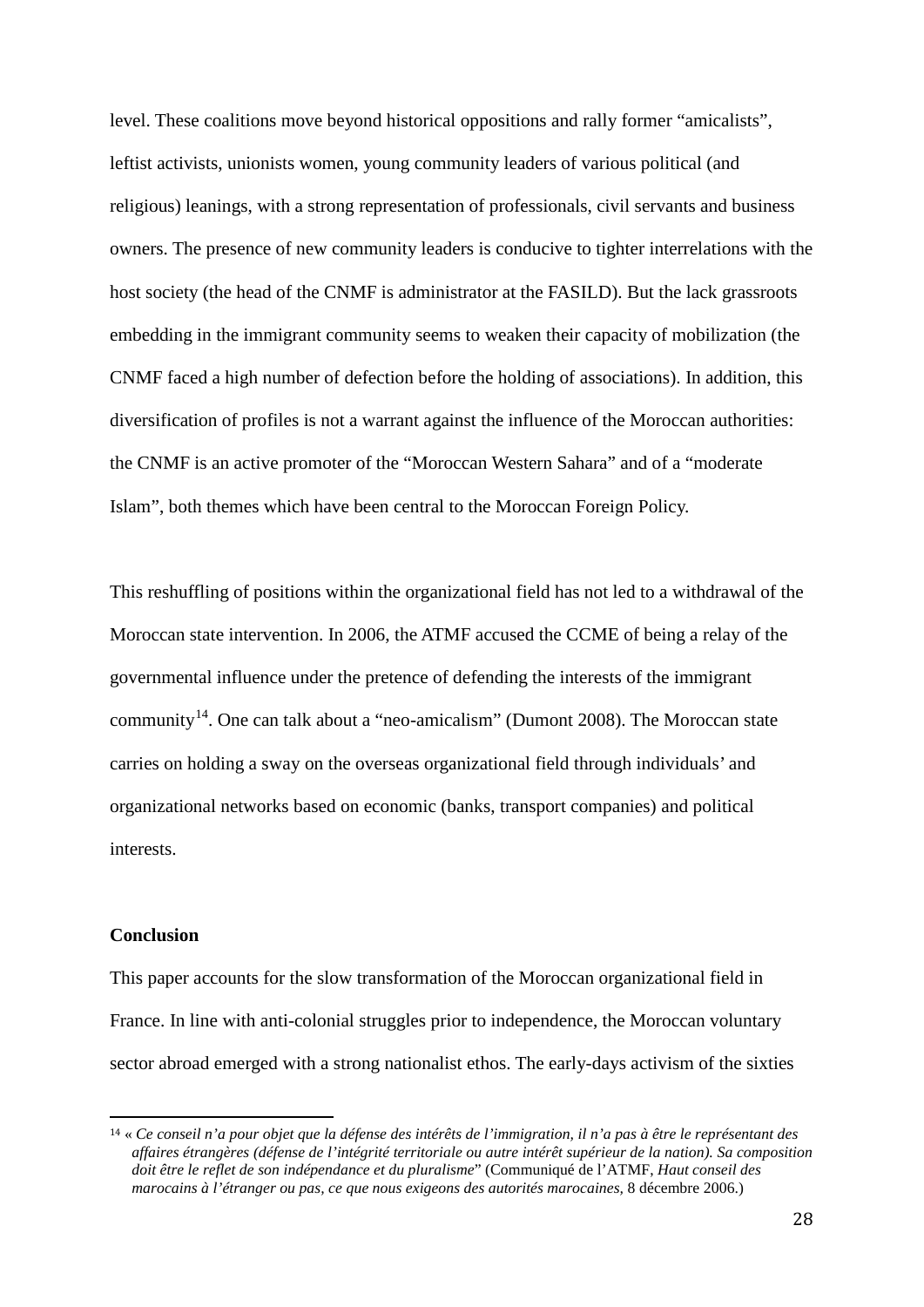and seventies was strongly polarized between pro-government and leftist factions. As the Moroccan community abroad grew in size and settled in the arrival setting, the voluntary sector evolved to cater for the needs of local communities. Since the mid-nineties, one observes the emergence of a third generation of associations, more committed to homeland development but also strongly embedded in the host society. This third generation of association includes migrant NGOs of all kinds working in the field of education, health or economic cooperation, and hometown organizations that have institutionalized long-standing collective practices. Two factors explaining this recent evolution have been pointed out: in the first place, the appearance of a new generation of educated community leaders, willing to reap the fruits of their upward social mobility; and, in the second place, the multiplication of public co-funding and codevelopment schemes on both sides of the Mediterranean Sea.

Beyond this reorientation from local to transnational issues, the contemporary organizational field is generative of new political positioning. New political alliances formed to claim for the right to vote and to be represented at the Moroccan Parliament. While working class organizations used directly confront with state authorities, the new coalitions endorse a consensus-based approach to improve the rights of emigrants within the Moroccan polity. In Myrdal's words, leftist organizations until the eighties were protestor organizations. In contrast, the new organizational networks appear as accommodators (Myrdal). But the new coalitions differ not only in their strategy, but also in their composition. The groups campaigning in favor of absentees' right to vote are heterogeneous ensembles, gathering community leaders from diverse political backgrounds.

The Moroccan authorities reacted in accordance. A tension between different state Ministries and institutions explains the ambiguity of the official standpoint regarding overseas voting. Despite the broad consensus on the legitimacy of this claim, the administration has constantly postponed the actual implementation of this right to vote. Seen from Rabat, the threat would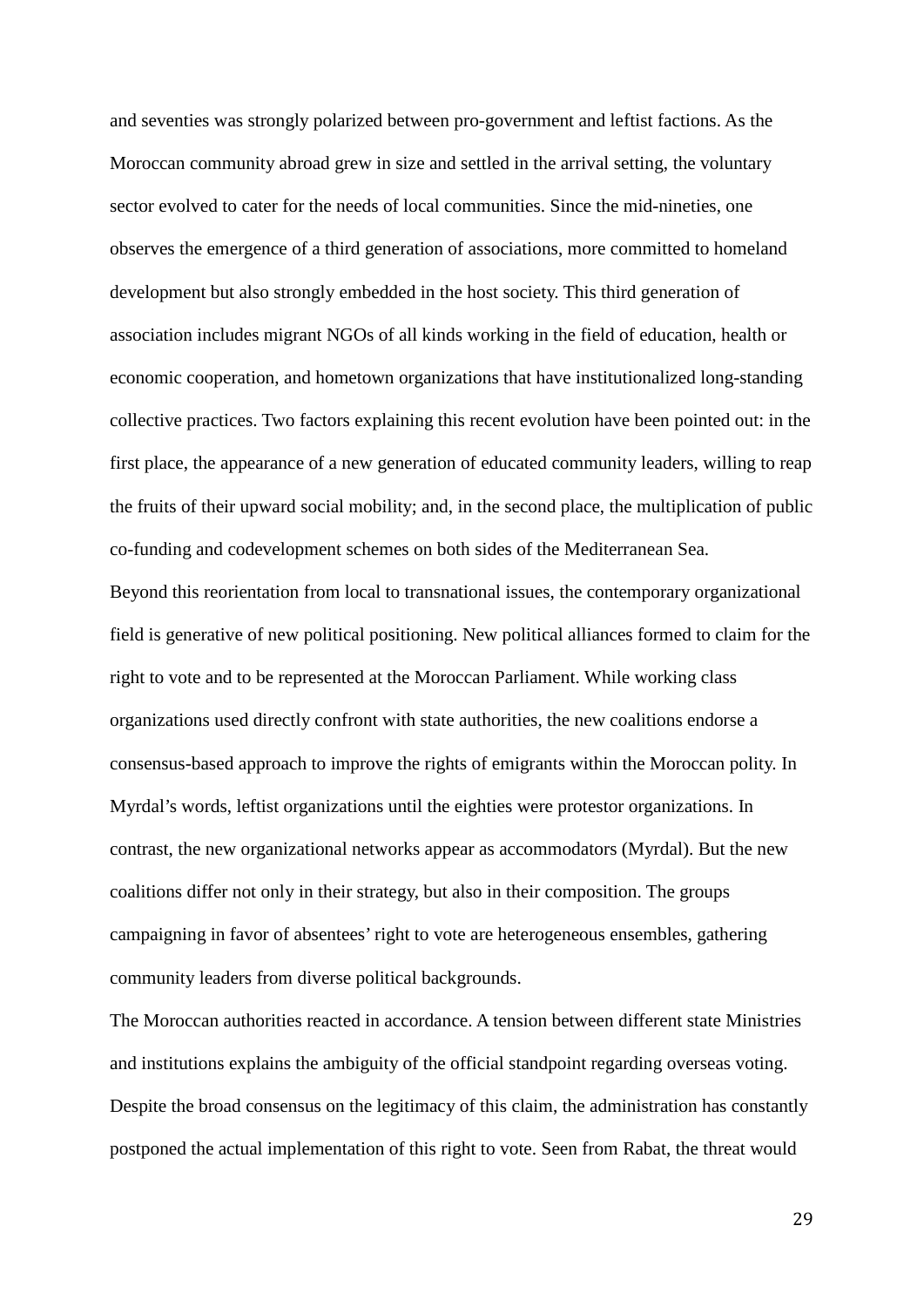be to see the Diaspora translate its economic capital into political influence. The creation of the Conseil Consultatif des Marocains de l'Etranger has maintained the illusion of a proactive approach. This lure is coming to an end. The head of the CCME has resigned without publishing the recommendations he was mandated for. Indeed, these expected recommendations seems to be of little interest at a time when the right to vote of overseas Moroccans has been carved in the constitutional stone. Critics of the Conseil have multiplied. Rumors of corruption circulate on the Internet. One can wonder what will be the next move in this transnational game…

But, at a time of profound evolution of the Moroccan community, one can ask what these claims are the symptom of. Interpreting claims for the right to vote under the lens of nationalist resurgence is at odds with on-field observations of a growing openness of migrant organizations toward the host society. As shown above, a growing number of Moroccan organizations count members with a French background seating at the board of trustees. In addition, the recent social movements in North Africa and the Middle East have attracted little more than a wave of sympathy among community leaders. Diaspora organizations do not seem to have played a decisive role in the outcome of the "Jasmine Revolution" that swept the other side of the Mediterranean Sea (REF). These two elements (broadening of the membership basis in the host country and limited political engagement in the origin country) plead in favor of a transnationalist rather than a nationalist explanation of recent trends. In other words, the transnationalization of the Moroccan organizational field (and its political reconfiguration) is the result of the search of a social recognition on *both* sides of the Mediterranean Sea. Voluntary actors assert through long distance development practices the distinctiveness of their dual embedding. Community leaders in upward social mobility are confronted to the closure of the political scene both in France and in the origin country. In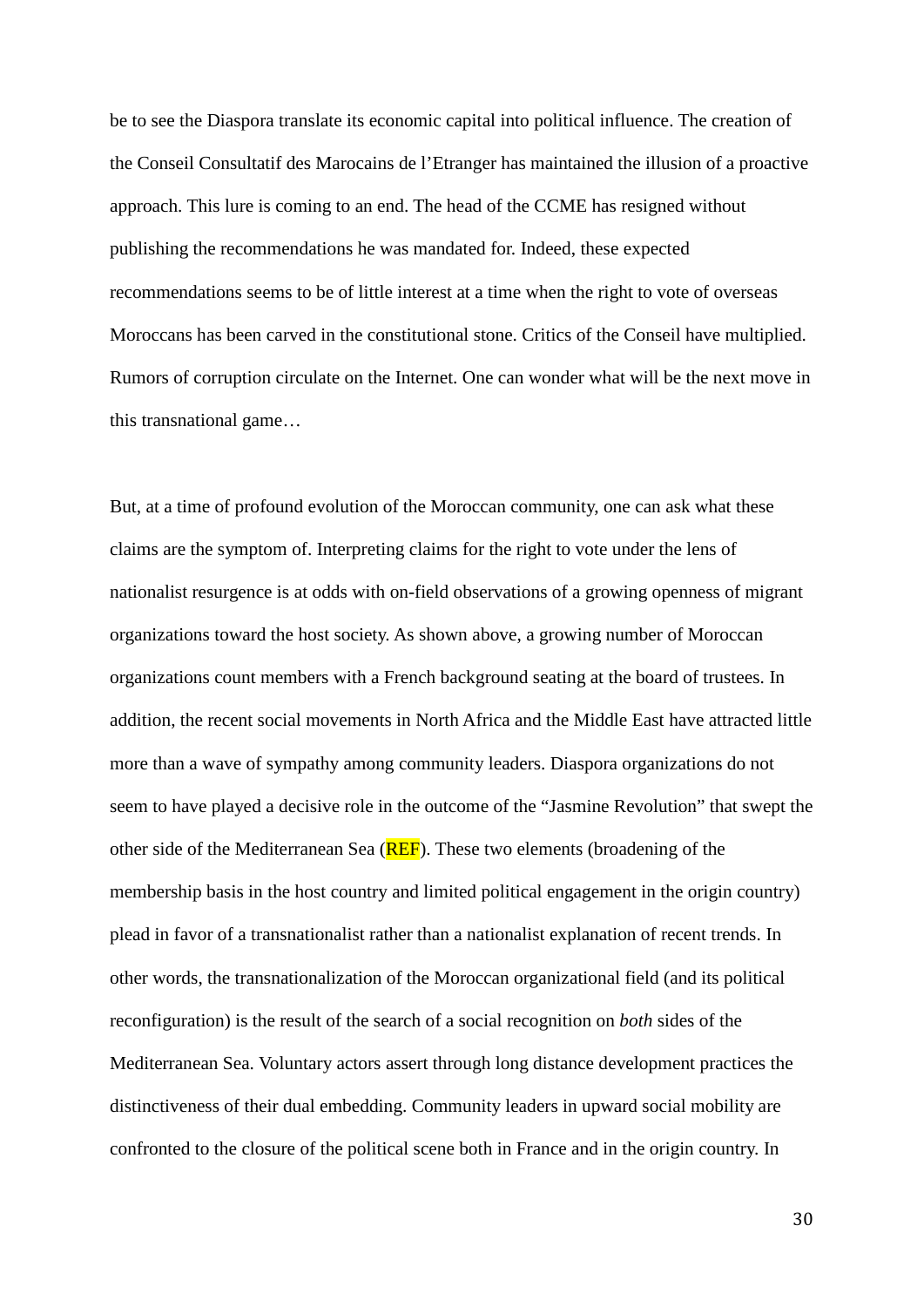response, they use the resources of their integration to build up a transnational engagement. The growing density of cross border activities among voluntary organizations account for the deep transformation of the Moroccan community as a whole. It goes far beyond the political maneuvers of small Parisian elite.

# *Bibliography*

- Belguendouz A. 2004. Quelles représentations institutionnelles au Maroc des Marocains résidant à l'étranger. In *Migration et citoyenneté*, pp. 178-201. Rabat: AMERM, Faculté des sciences juridiques, économiques et sociales
- Belguendouz A. 2003. Marocains des ailleurs et Marocains de l'intérieur. Salé:Beni Snassen. 159 pp.
- Catani M, Palidda S, eds. 1987. *Le rôle du mouvement associatif dans l'évolution des communautés immigrées*. Paris: Fas, Ministère des Affaires Sociales

Daoud Z. 1997. *Marocains des deux rives*. Paris. 171 pp.

- Daoud Z. 2002. *De l'immigration à la citoyenneté, itinéraire d'une association maghrébine en France: l'ATMF (1960-2003)*. Houilles: Mémoire de la Méditerranée. 238 pp.
- Daum C. 1998. *Les associations de Maliens en France. Migrations, développement et citoyenneté*. Paris: Karthala. 253 pp.

De Haas H. 2005. Morocco: From Emigration Country to Africa's Migration Passage to Europe In *Migration Information Source*. Washington: Migration Policy Institute

Dumont A. 2008. Representing voiceless migrants: Moroccan political transnationalism and Moroccan migrants' organizations in France. *Ethnic and Racial Studies*  31(4):792-811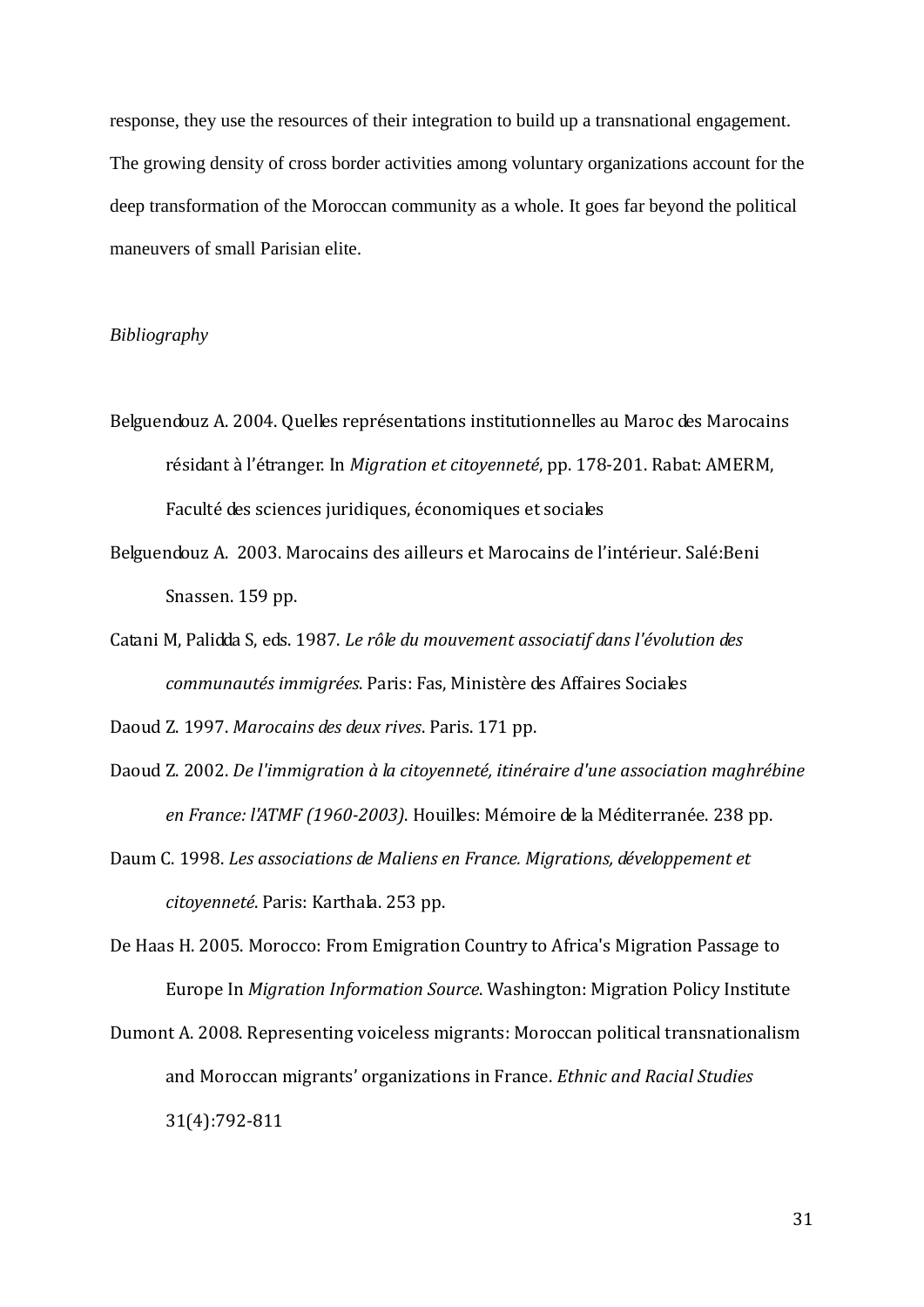- Gonin P. 1997. *D'entre deux territoires. Circulations migratoires et développement entre le bassin du fleuve Sénégal et la France*. HDR. Université des sciences et techniques, Lille. 384 pp.
- Iskander N. 2010. *Creative State. Forty Years of Migration and Development Policy in Morocco and Mexico*. Ithaca and London: ILR Press. 367 pp.
- Lacroix T. 2005. *Les réseaux marocains du développement : géographie du transnational et politique du territorial*. Paris: Presses de Sciences Po
- Lacroix T. 2009. Transnationalism and Development: The Example of Moroccan Migrant Networks. *Journal of ethnic and migration studies* 35:1665-78
- Lacroix T. 2010. The migrant organisations of development. Unveiling the meta-structures of transnationalism. In *IMI working papers*. Oxford: International Migration Institute
- Leveau R, Wihtol de Wenden C. 2001. *La beurgeoisie. Les trois âges de la vie associative issue de l'immigration*. Paris: CNRS éditions. 188 pp.
- Mernissi F. 1998. *ONG rurales du Haut-Atlas. Les Aït débrouille*. Casablanca: Le fennec. 136 pp.
- Moya JC. 2005. Immigrants and Associations: a Global and Historical Perspective. *Journal of ethnic and migration studies* 31:833-64
- Nair S. 1997. Rapport de bilan et d'orientation sur la politique de codéveloppement liée aux flux migratoire*s. rapport au gouvernement*, mission interministérielle "Migrations/codéveloppement", Paris
- Østergaard-Nielsen E. 2003. International Migration and Sending Countries: Perceptions, Policies and Transnational Relations, Basingstoke: Palgrave Macmillan

Quiminal C. 1991. *Gens d'ici, gens d'ailleurs*. Paris: Christian Bourgeois. 222 pp.